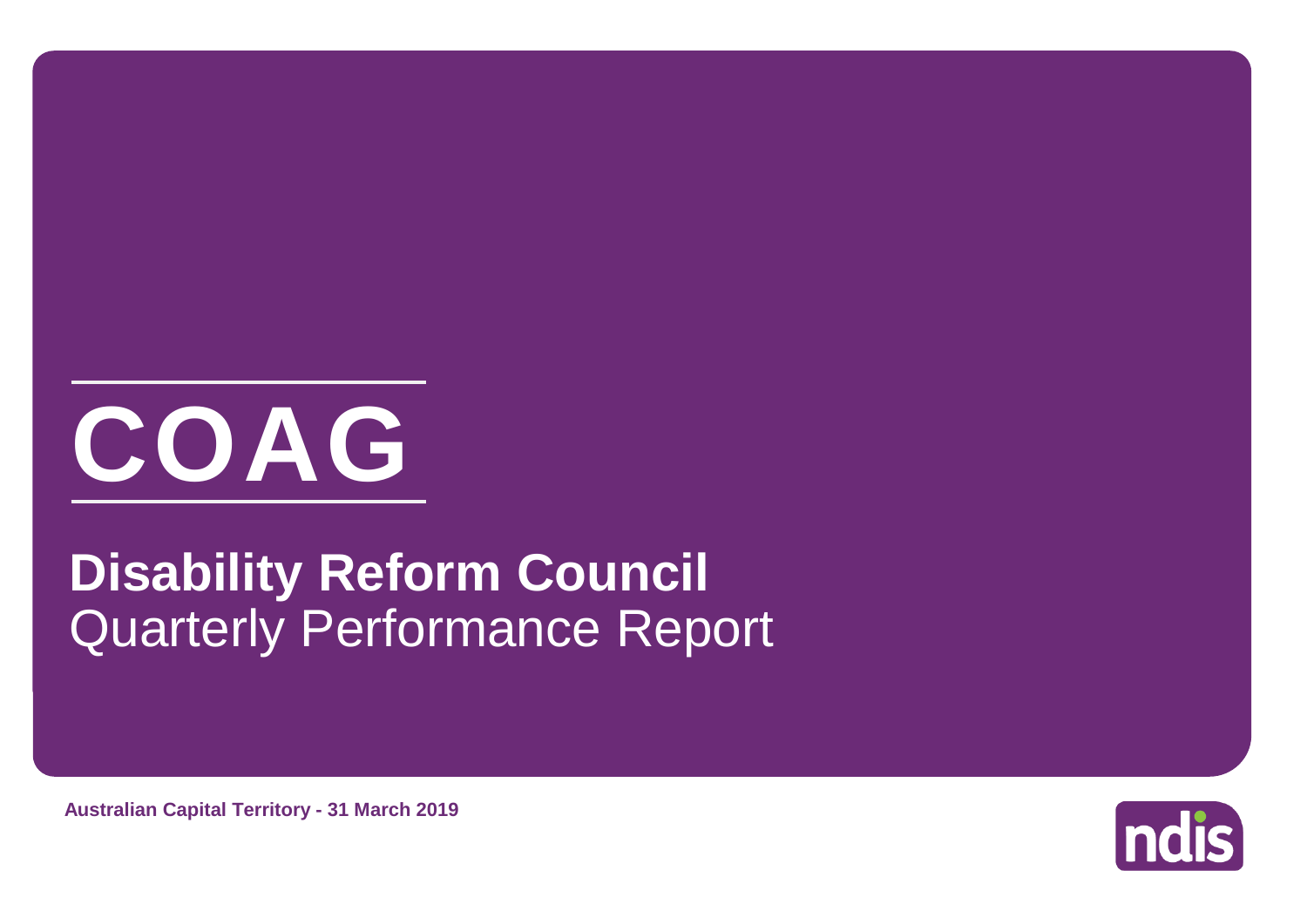

#### **Overview**

**This report is a summary of the performance and operations of the NDIA in Australian Capital Territory for Quarter 3 of 2018-19 (01 January 2019 - 31 March 2019).**

**It is the 11th quarterly report during the NDIS Transition period, which commenced on 1 July 2016.** 

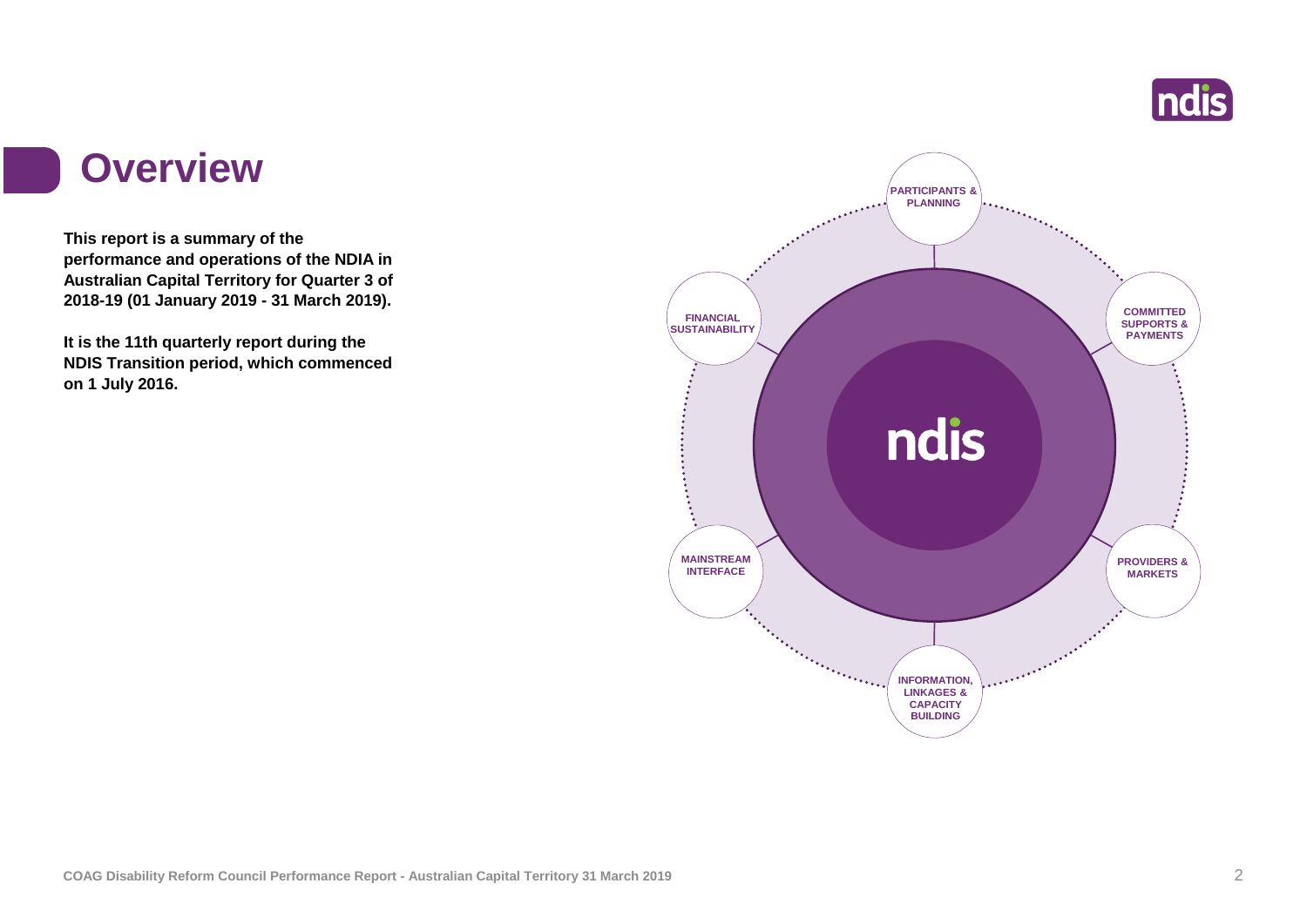

#### **Summary**

| <b>Participants and</b><br><b>Planning</b> | <b>Committed Supports</b><br>and Payments          | <b>Providers and</b><br><b>Markets</b> | <b>Mainstream Interface</b>                  |  |
|--------------------------------------------|----------------------------------------------------|----------------------------------------|----------------------------------------------|--|
| An additional 205                          | \$749.6 million has been                           | 1,589 approved providers,              | 90% of active participants                   |  |
| participants with plans                    | paid to providers and                              | a 6% increase for the                  | with a plan approved in<br>2018-19 Q3 access |  |
| this quarter.                              | participants:<br>• \$21.3m in 2014-15,             | quarter.                               | mainstream services.                         |  |
| As at 31 March 2019,                       | • \$116.3m in 2015-16,                             | 33% of approved                        |                                              |  |
| plans approved and ECEI                    | • \$192.4m in 2016-17,                             | providers were active in               |                                              |  |
| referrals represent 151%                   | $\cdot$ \$230.6m in 2017-18,                       | <b>Australian Capital</b>              |                                              |  |
| of scheme to date                          | • \$188.9m in 2018-19 to                           | <b>Territory at 31 March</b>           |                                              |  |
| bilateral estimate met                     | date.                                              | 2019, and 67% were yet to              |                                              |  |
| (1 July 2014 - 31 March                    |                                                    | have evidence of activity.             |                                              |  |
| 2019).                                     | Overall,                                           |                                        |                                              |  |
|                                            | • 80% of committed                                 | 80-95% of payments made                |                                              |  |
|                                            | supports were utilised in                          | by the NDIA are received               |                                              |  |
|                                            | 2014-15,                                           | by 25% of providers.                   |                                              |  |
|                                            | • 84% in 2015-16,                                  |                                        |                                              |  |
|                                            | • 68% in 2016-17,                                  | 24% of service providers               |                                              |  |
|                                            | • 72% in 2017-18.                                  | are individuals/sole                   |                                              |  |
|                                            | The 2018-19 experience is                          | traders.                               |                                              |  |
|                                            | still emerging.                                    |                                        |                                              |  |
|                                            | The higher utilisation in<br>earlier years is      |                                        |                                              |  |
|                                            | predominantly driven by<br>higher in-kind supports |                                        |                                              |  |
|                                            | provided.                                          |                                        |                                              |  |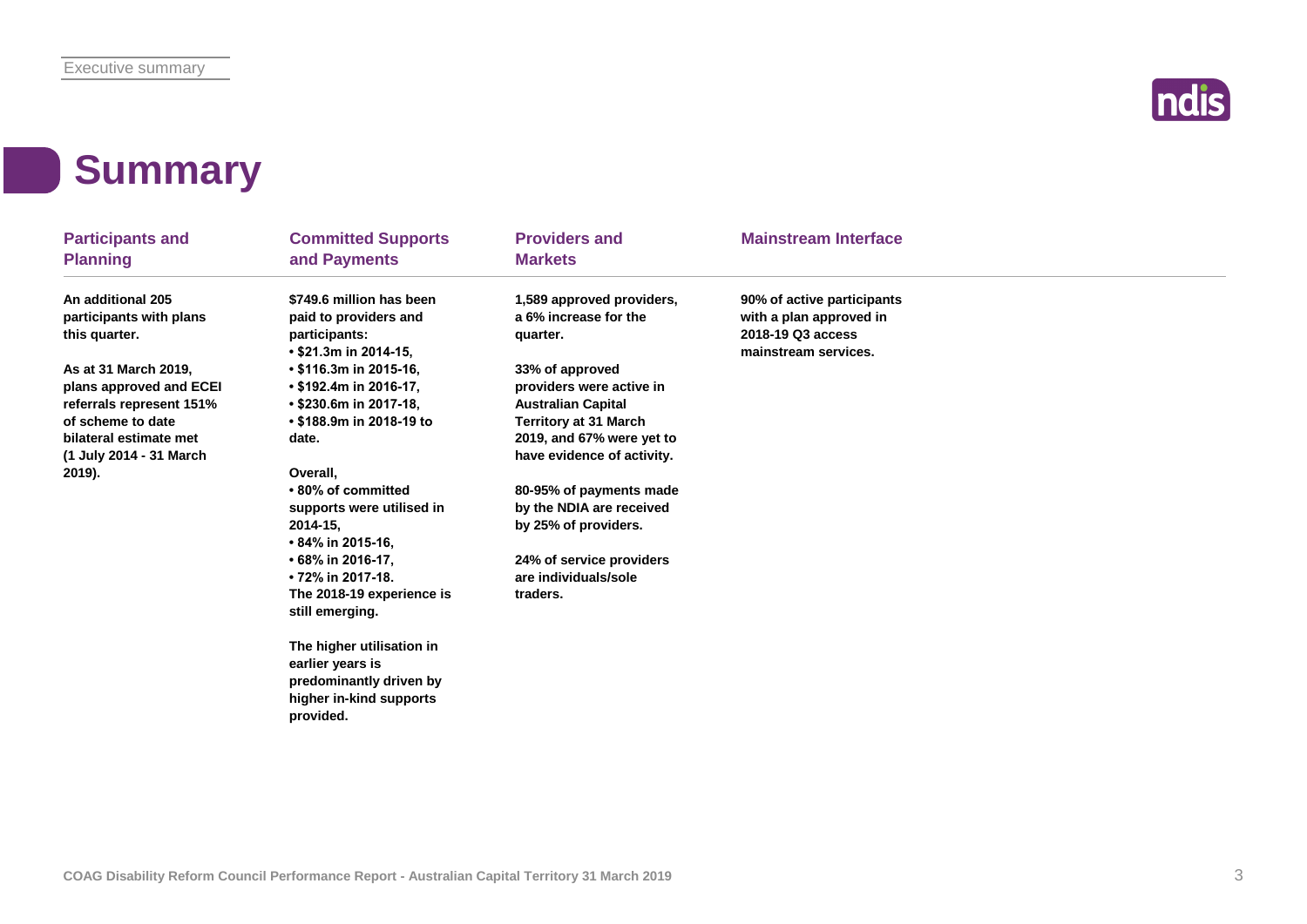## **Participants and Planning**

The NDIS in Australian Capital Territory continues to grow with 205 additional participants with approved plans this quarter.

In total, over 7,600 participants have now been supported by the NDIS in Australian Capital Territory, with 58% receiving support for the first time.



**Australian Capital Territory - 31 March 2019**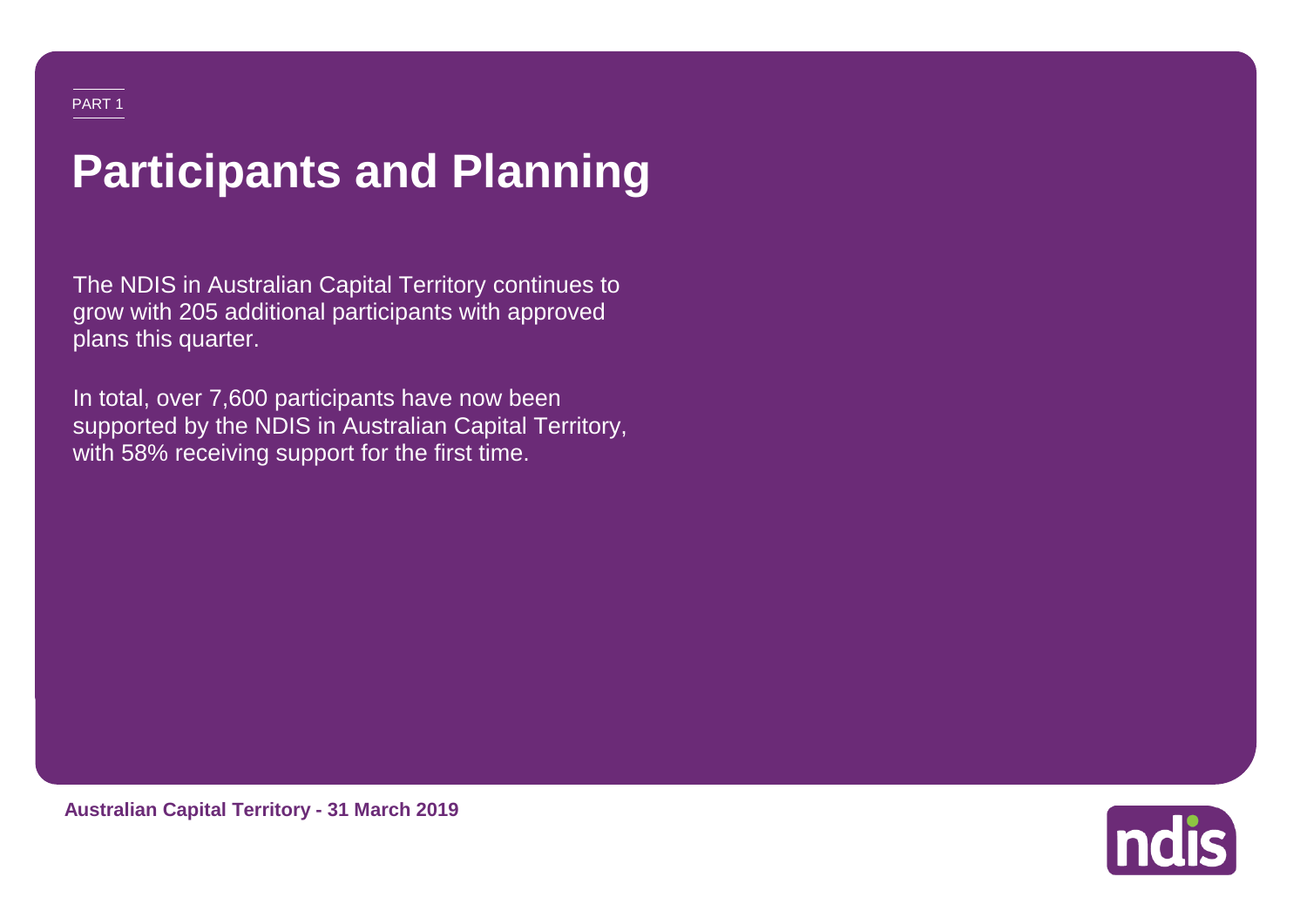### **Summary**

**The NDIS is fully operational in Australian Capital Territory.**



#### **Key Statistics**

#### PARTICIPANTS ARE **7,661 7,661 7,661**

DANTO ADE PARTICIPANTS ARE<br>NOW BEING NOW BEING<br>SUPPORTED BY THE OON FORTED BY THE SOLD ON A NUUTING CHILDREN<br>TEDDITODV CAPITAL TERRITORY,<br>INGLUANO NOW BEING NOW BEING INCLUDING INCLUDING CHILDREN IN THE CHILDREN IN THE ECEI PROGRAM ECEI PROGRAM

**205 205**

INITIAL PLANS APPROVED IN 2018-19 Q3, EXCLUDING SUPP CHILDREN IN THE ECEI **EXECUTE CHILDREN** PROGRAM (REPRESENTING ) (REPRESENTING 3% GROWTH SINCE LAST QUARTER)

**205**

#### INITIAL PLANS APPROVED IN **41 41**

CHILDREN ARE BEING CHILDREN ARE BEING SUPPORTED IN THE SUPPORTED IN THE ECEI PROGRAM, WITH ECEI PROGRAM, WITH 38 ADDITIONAL 38 ADDITIONAL REFERRALS TO THE REFERRALS TO THE ECEI GATEWAY ECEI GATEWAY CONFIRMED IN 2018-19 CONFIRMED IN 2018-19 Q3 Q3

CHILDREN ARE BEING **4,452 151%**

SUPPORTED IN THE ECOPLE ARE NOW **PROGRAM, BILATERAL BILATERAL BILATERAL ANGLES**  $\overline{A}$  and  $\overline{B}$  and  $\overline{B}$  for the first time  $\overline{B}$ OF TRANSITION TO

BILATERAL ESTIMATE MET OF SCHEME TO DATE OF SCHEME TO DATE (1 JULY 2014 - 31 MARCH 2019) BILATERAL ESTIMATE BILATERAL ESTIMATE (1 JULY 2014 - 31 (1 JULY 2014 - 31 MET MARCH 2019)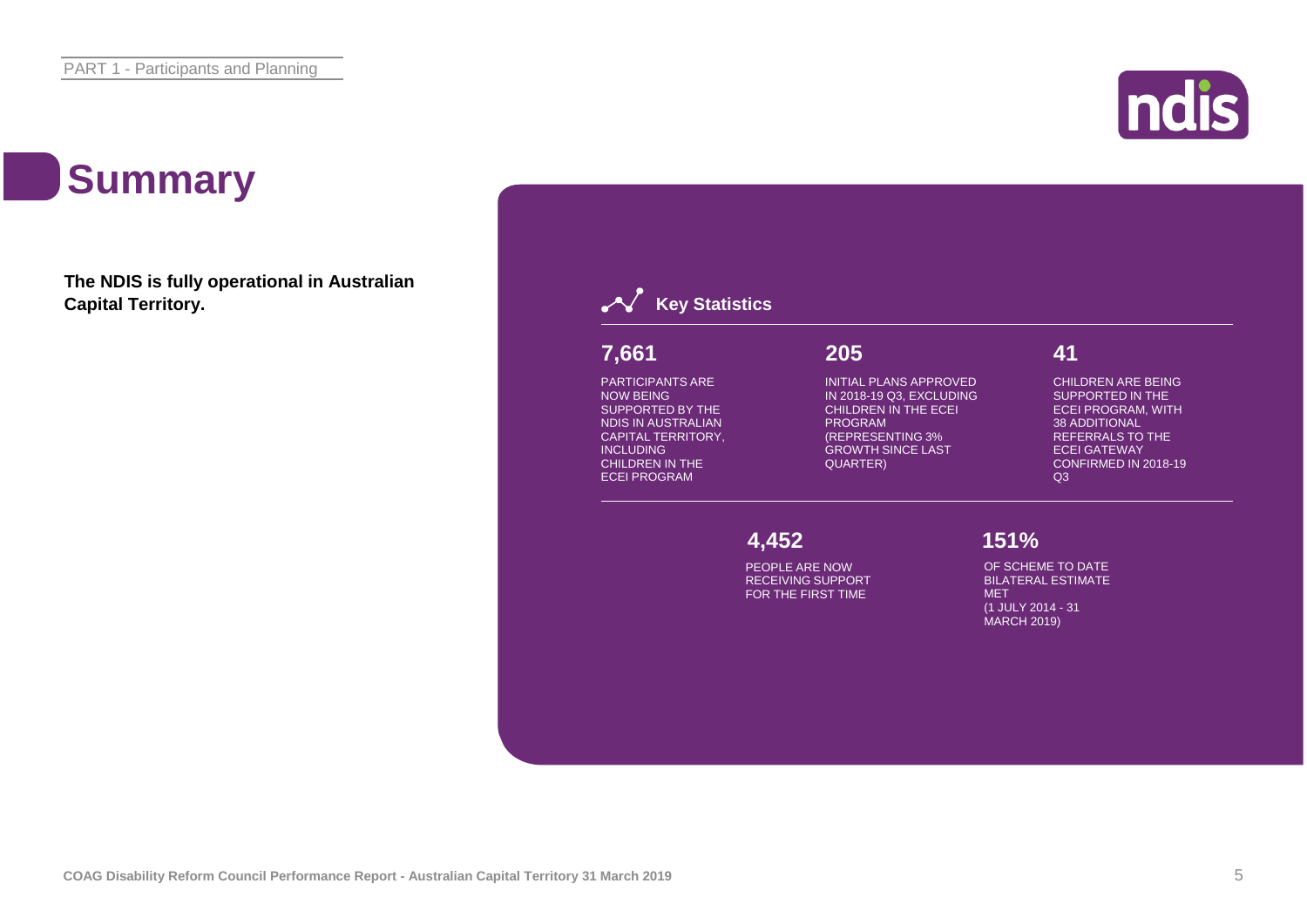

### **Quarterly Intake**

#### **2018-19 Q3**

**Of the 174 participants deemed 'eligible' this quarter 95% were 'New' participants (i.e. had not transitioned from an existing State/Territory or Commonwealth program).**

**Of the 205 plan approvals this quarter, 93% were 'New' participants (i.e. had not transitioned from an existing State/Territory or Commonwealth program), 44% entered with a permanent disability and 32 were previously confirmed as ECEI at 2018-19 Q2.**

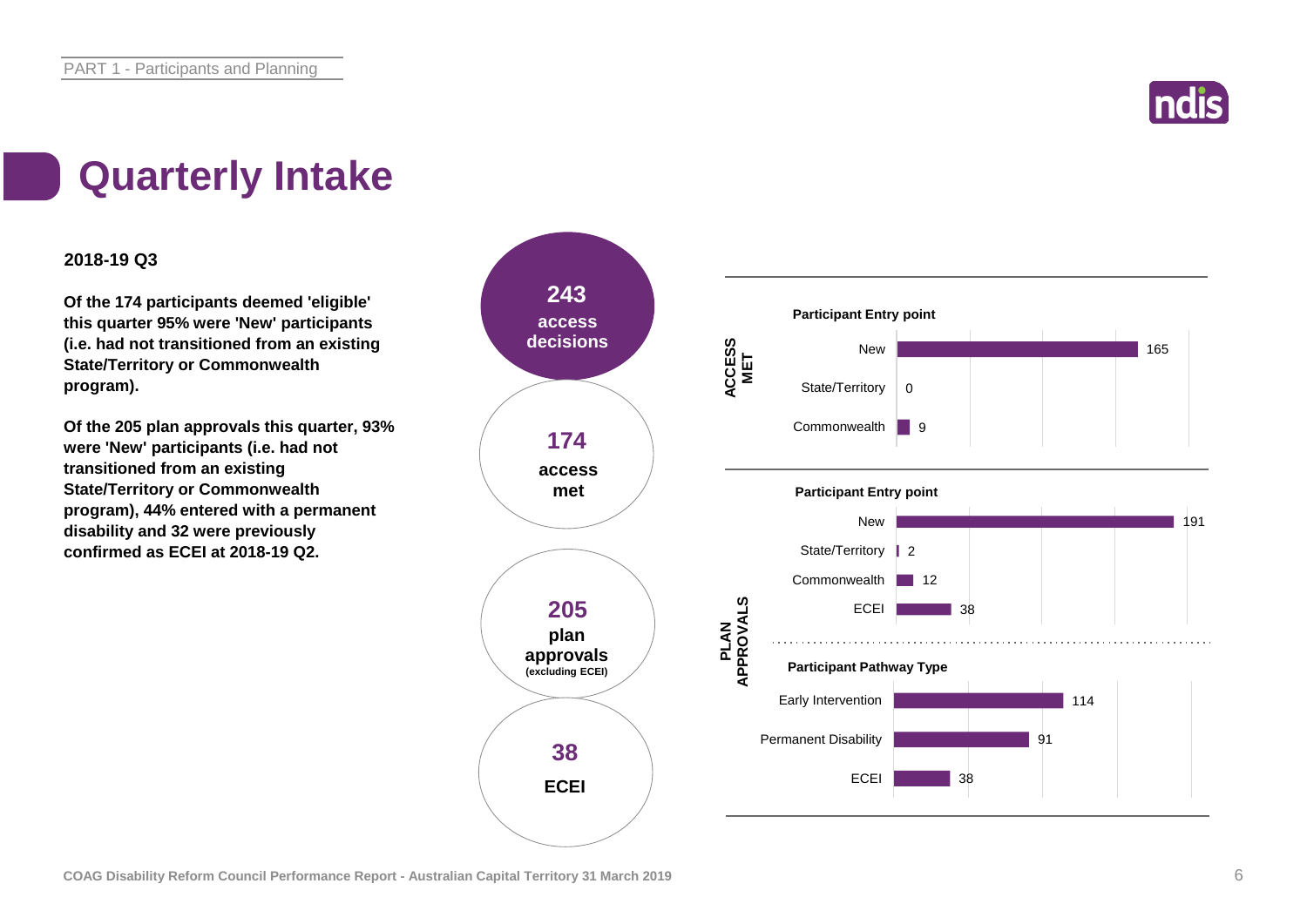### **Quarterly Intake Detail**

**Plan approval numbers have increased from 7,415 at the end of 2018-19 Q2 to 7,620 by the end of 2018-19 Q3, an increase of 205 approvals.**

**At the end of the quarter, 41 children are being supported in the ECEI gateway. Of these, 3 were previously confirmed as ECEI at 31 December 2018 and an additional 38 children entered the gateway this quarter.**

**Overall, 776 participants with approved plans have exited the Scheme, resulting in 6,885 active participants (including ECEI) as at 31 March 2019.**

There were 1,437 plan reviews this quarter. This figure relates to all participants who have entered

the scheme.

**Change in plan approvals between 31 December 2018 and 31 March 2019**



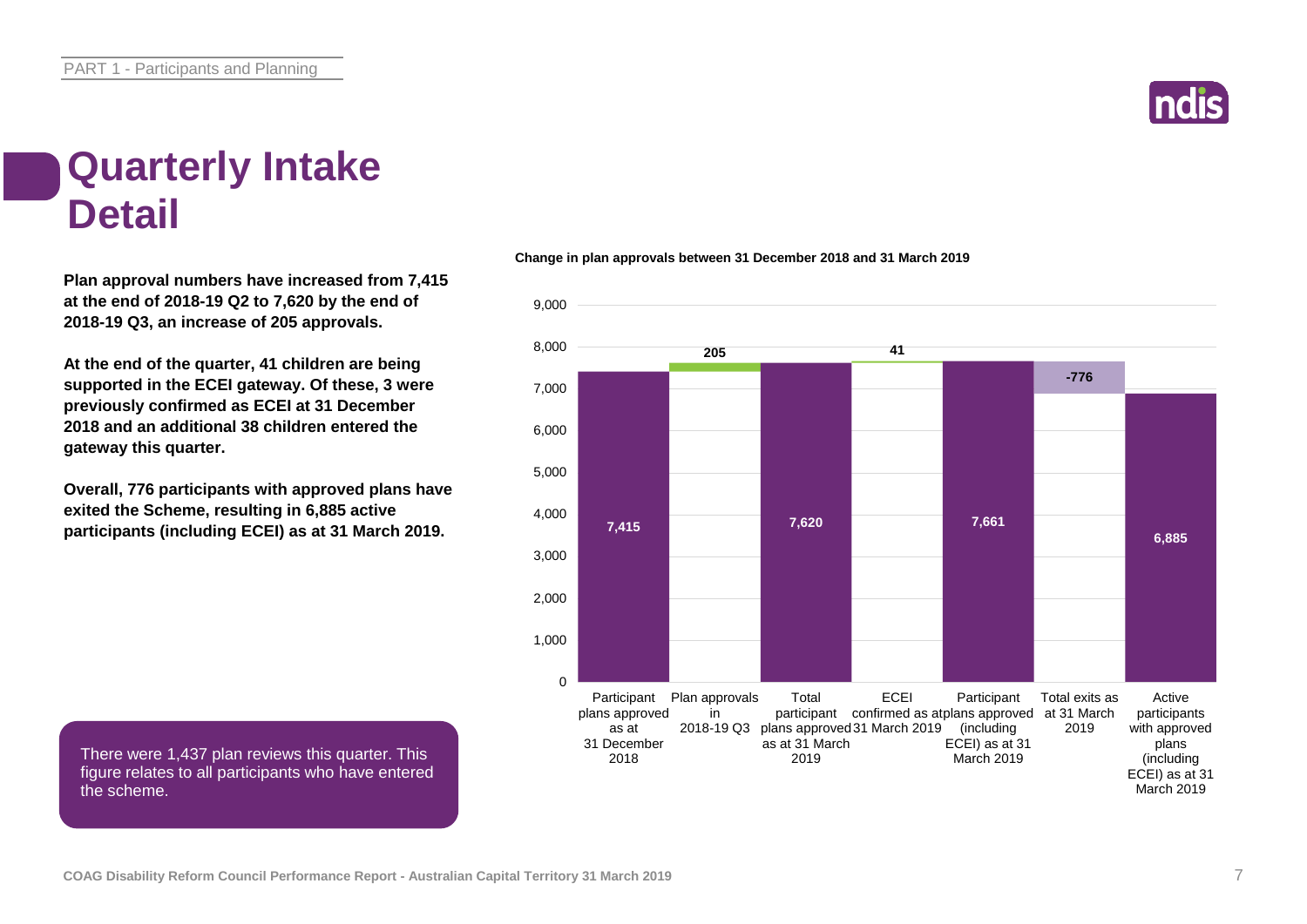

#### **Cumulative Position**

**At the end of 2018-19 Q3, the cumulative total number of participants receiving support was 7,661 (including 41 children supported through the ECEI gateway). Of these, 2,885 transitioned from an existing State/Territory program, 283 transitioned from an existing Commonwealth program and 4,452 participants are now receiving support for the first time.**

**Overall, since 1 July 2013, there have been 9,556 people with access decisions.**

> Cumulative position reporting is inclusive of trial participants for the reported period and represents participants who have or have had an approved plan.

**Cumulative plan approvals compared with bilateral estimate**



#### **151%**

of scheme to date bilateral estimate met (1 July 2014 - 31 March 2019)

#### **7,620**

plan approvals to date; 7,661 including ECEI confirmed

#### **Plan approvals by participant referral pathway**

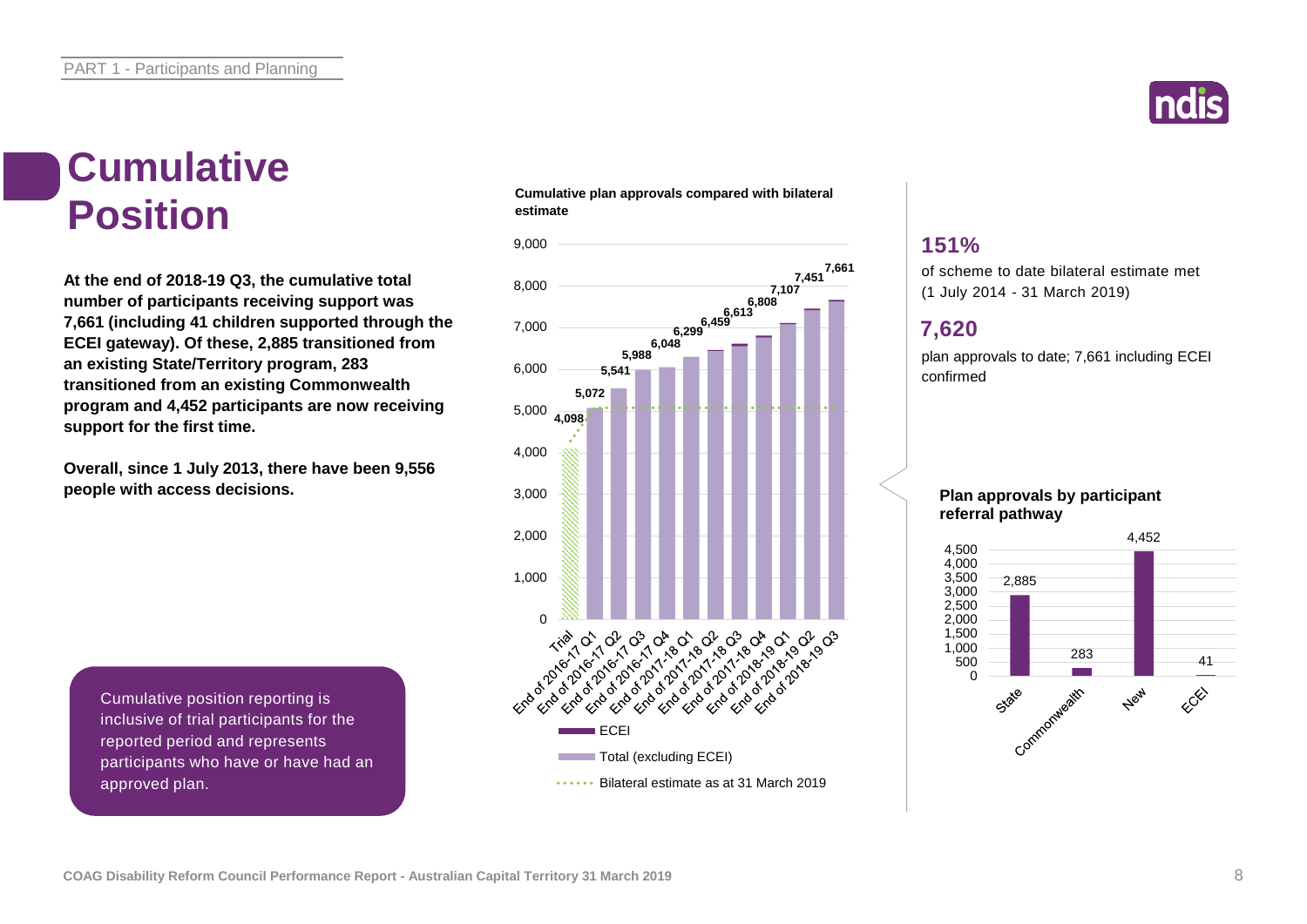

### **Participant Profiles by Age Group**

**These bar charts show the demographic profile of active participants with a plan approved in 2018-19 Q3, compared with plan approvals at 31 December 2018, by age group.**

**42% of participants entering in this quarter are aged 0 to 6 years, compared to 14% in prior quarters.**

**Active participants with a plan approved in 2018-19 Q3 by age group**



**% of active participants with a plan approved by age group**



■% of active participants with a plan approved in prior quarters

■% of active participants with a plan approved in 2018-19 Q3

Note: The age eligibility requirements for the NDIS are based on the age as at the access request date. Participants with their initial plan approved aged 65+ have turned 65 since their access request was received.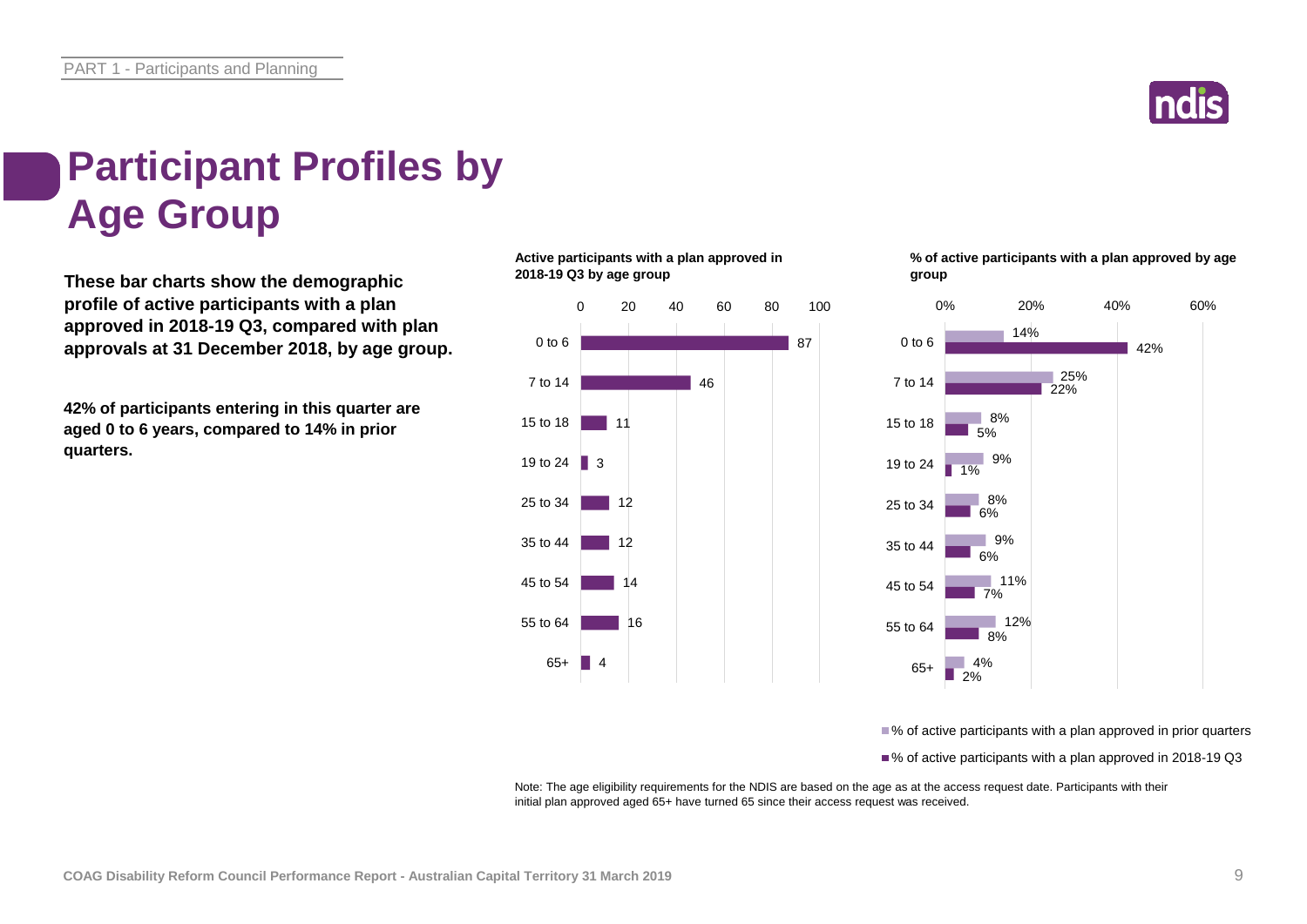

### **Participant Profiles by Disability Group**

**These bar charts show the demographic profile of active participants with a plan approved in 2018-19 Q3, compared with plan approvals at 31 December 2018, by disability group.**

**Of the participants entering in 2018-19 Q3, 29% have a primary disability group of Autism and 22% have a primary disability group of Developmental Delay.**

#### **Active participants with a plan approved in 2018-19 Q3 by disability group**



#### **% of active participants with a plan approved by disability group**



■% of active participants with a plan approved in prior quarters

■% of active participants with a plan approved in 2018-19 Q3

Note 1: Of the 19 active participants identified as having an intellectual disability, none have Down syndrome. Note 2: Since 2017-18 Q1 Developmental Delay and Global Developmental Delay have been reported separately to the Intellectual Disability group.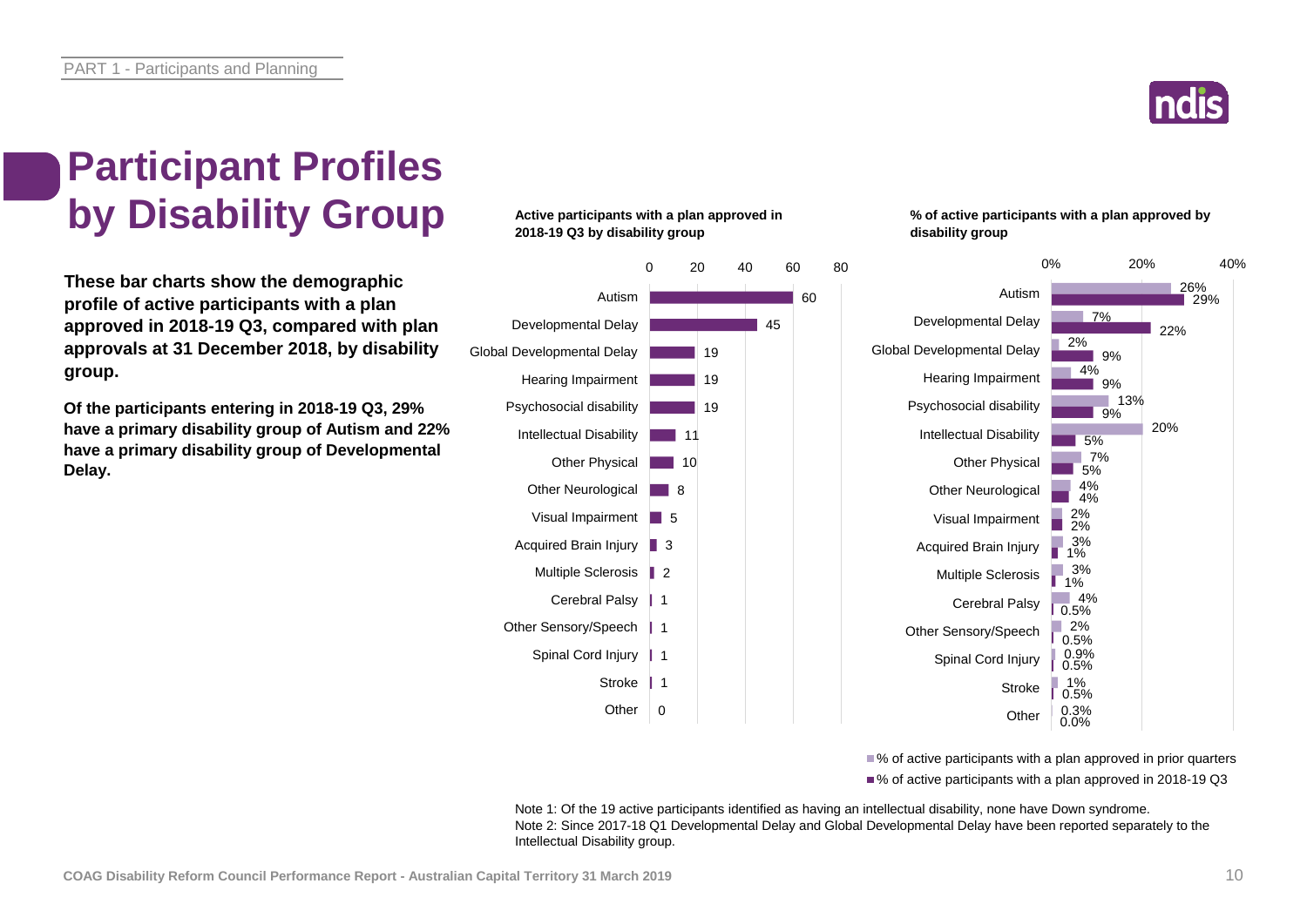

#### **Participant Profiles by Level of Function**

**These bar charts show the demographic profile of active participants with a plan approved in 2018-19 Q3, compared with plan approvals at 31 December 2018, by level of function.**

**For participants with a plan approval in the current quarter:** 

**• 40% of active participants had a relatively high level of function**

**• 35% of active participants had a relatively moderate level of function** 

**• 26% had a relatively low level of function**

**These relativities are within the NDIS participant population, and not comparable to the general population.**

**% of active participants with a plan approved by level of function**



Note: An ICT issue has been identified and as a result, reporting by level of function is not accurate. This issue is currently under investigation and will be reconciled for reporting as at 30 June 2019.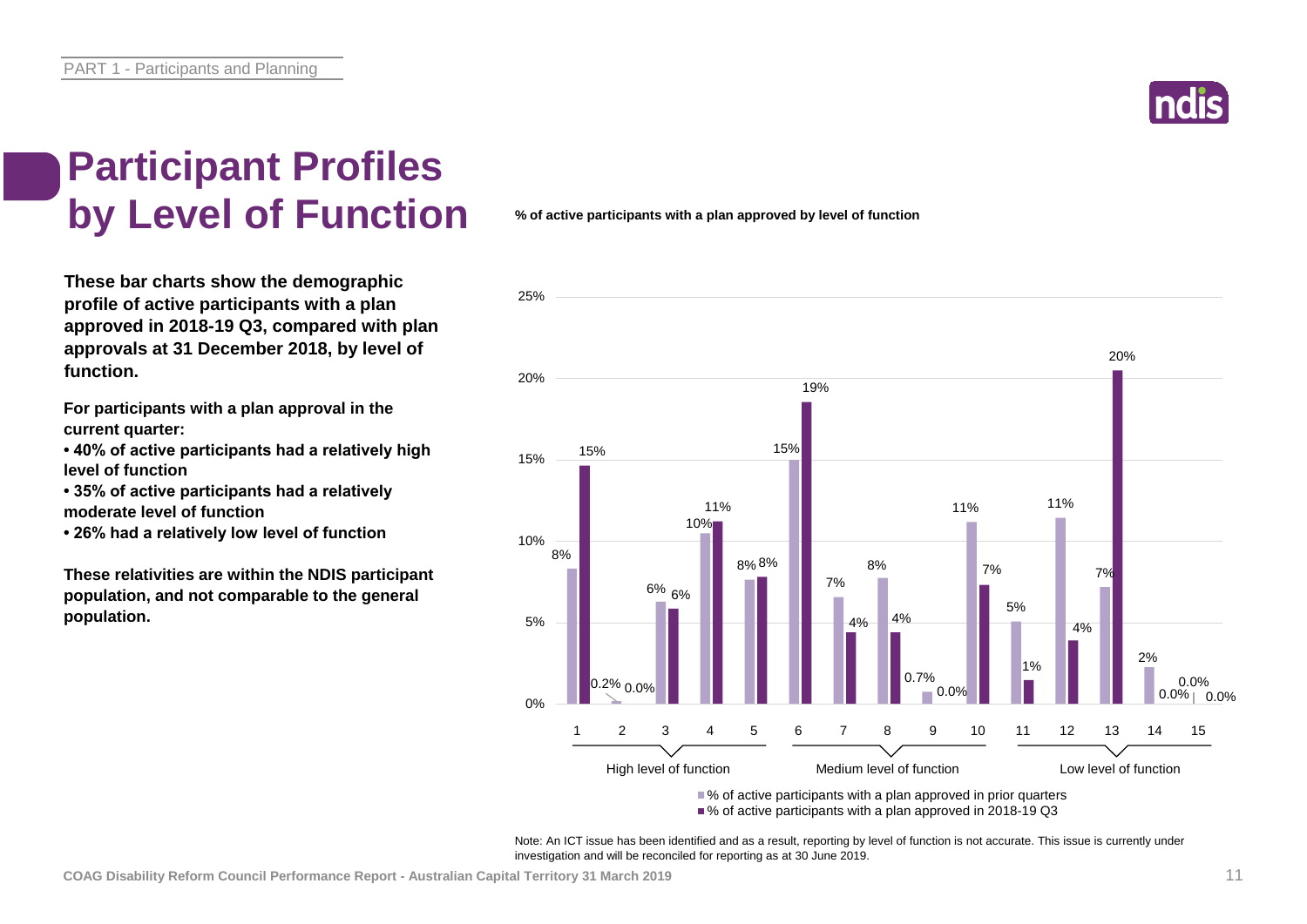

### **Participant Profiles by Gender**

**These charts show the demographic profile of active participants with a plan approved in 2018-19 Q3, compared with plan approvals as at 31 December 2018, by gender.**

**The majority of participants are males.**

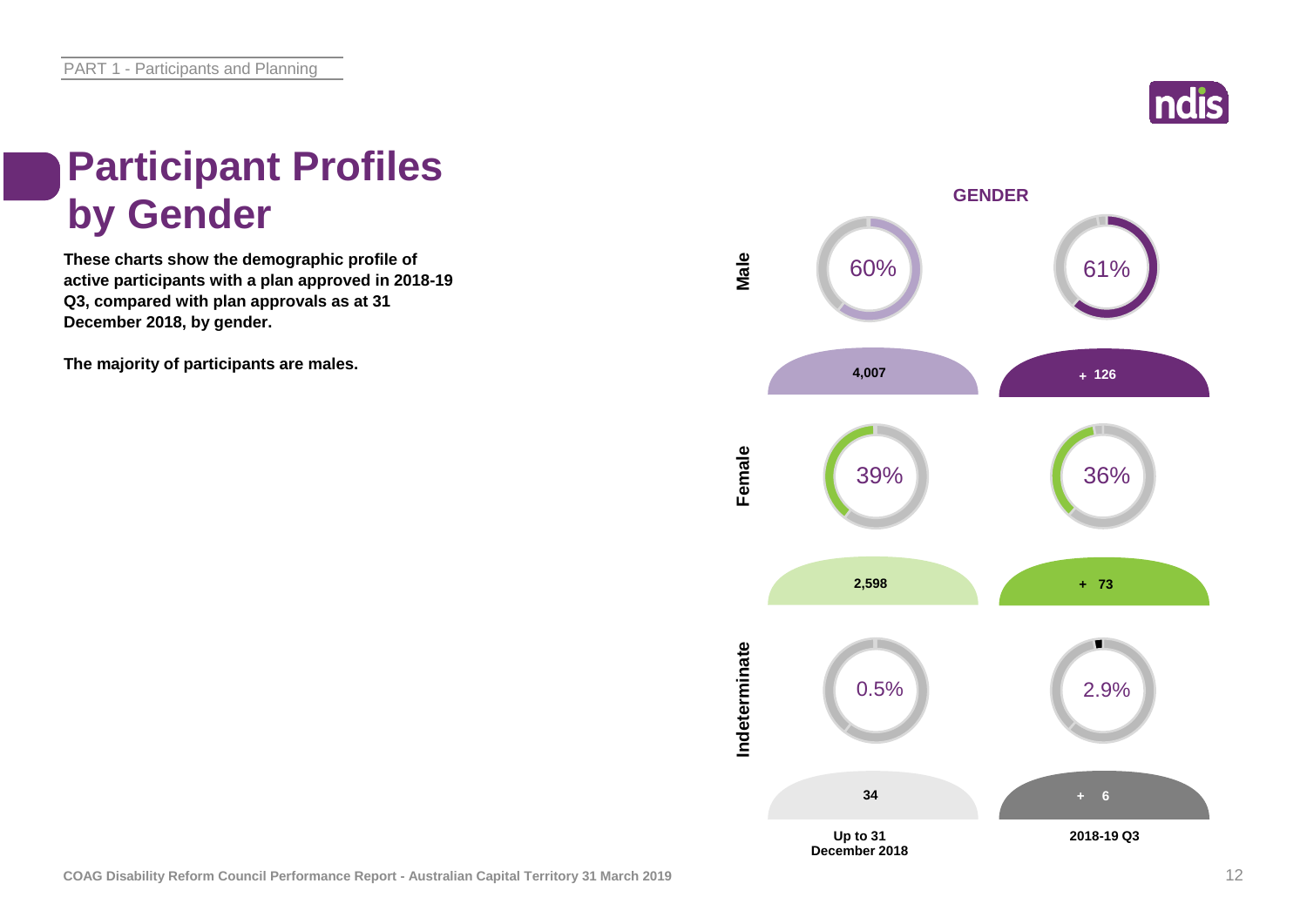#### **Participant Profiles**

**These bar charts show other demographic profiles of active participants with a plan approved in 2018- 19 Q3, compared with plan approvals as at 31 December 2018.**

**Of the participants with a plan approved in 2018-19 Q3:**

**• 1.0% were Aboriginal or Torres Strait Islander, compared with 4.2% in previous periods combined.**

**• 1.0% were young people in residential aged care, compared with 0.7% in previous periods combined.**

**• 11.2% were culturally and linguistically diverse, compared with 10.5% in previous periods combined.**



| <b>Aboriginal &amp; Torres Strait Islander status</b> | 2018-19 Q3     | % of active<br>participants          |
|-------------------------------------------------------|----------------|--------------------------------------|
| <b>Aboriginal and Torres Strait Islander</b>          | $\overline{2}$ | 4.2%<br>1.0%<br>92.1%                |
| <b>Not Aboriginal and Torres Strait Islander</b>      | 195            |                                      |
| <b>Not Stated</b>                                     | 8              | 95.1%<br>3.6%<br>3.9%                |
|                                                       |                | <b>Prior Quarters</b>                |
|                                                       |                | ■2018-19 Q3                          |
| Young people in residential aged care status          | 2018-19 Q3     | % of active<br>participants          |
| Young people in residential aged care                 | $\overline{2}$ | 0.7%<br>1.0%                         |
| Young people not in residential aged care             | 203            | 99.3%                                |
|                                                       |                | 99.0%                                |
|                                                       |                | <b>Prior Quarters</b><br>■2018-19 Q3 |
| <b>Culturally and linguistically diverse status</b>   | 2018-19 Q3     | % of active<br>participants          |
| <b>Culturally and linguistically diverse</b>          | 23             | 10.5%<br>11.00/                      |

**Not culturally and linguistically diverse**

**Not stated**

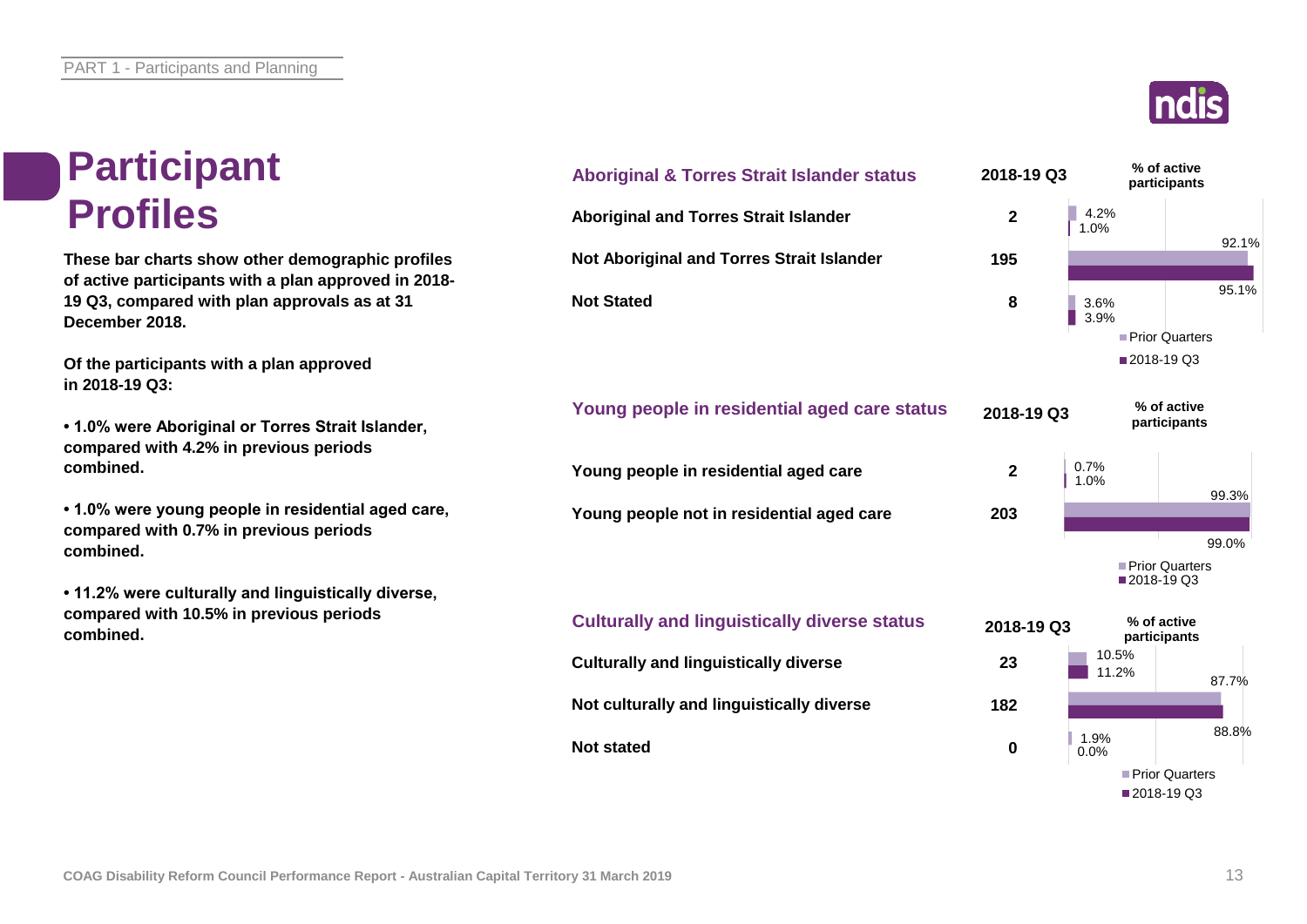

### **Plan Management Support Coordination**

**The proportion of participants electing to fully or partly self-manage their plan was higher in 2018-19 Q3 at 43%, compared with 41% in previous quarters combined.**

**36% of participants who have had a plan approved in 2018-19 Q3 have support coordination in their plan, compared to 32% in previous quarters combined.**

**Support Coordination**



**Prior quarter (transition only)**

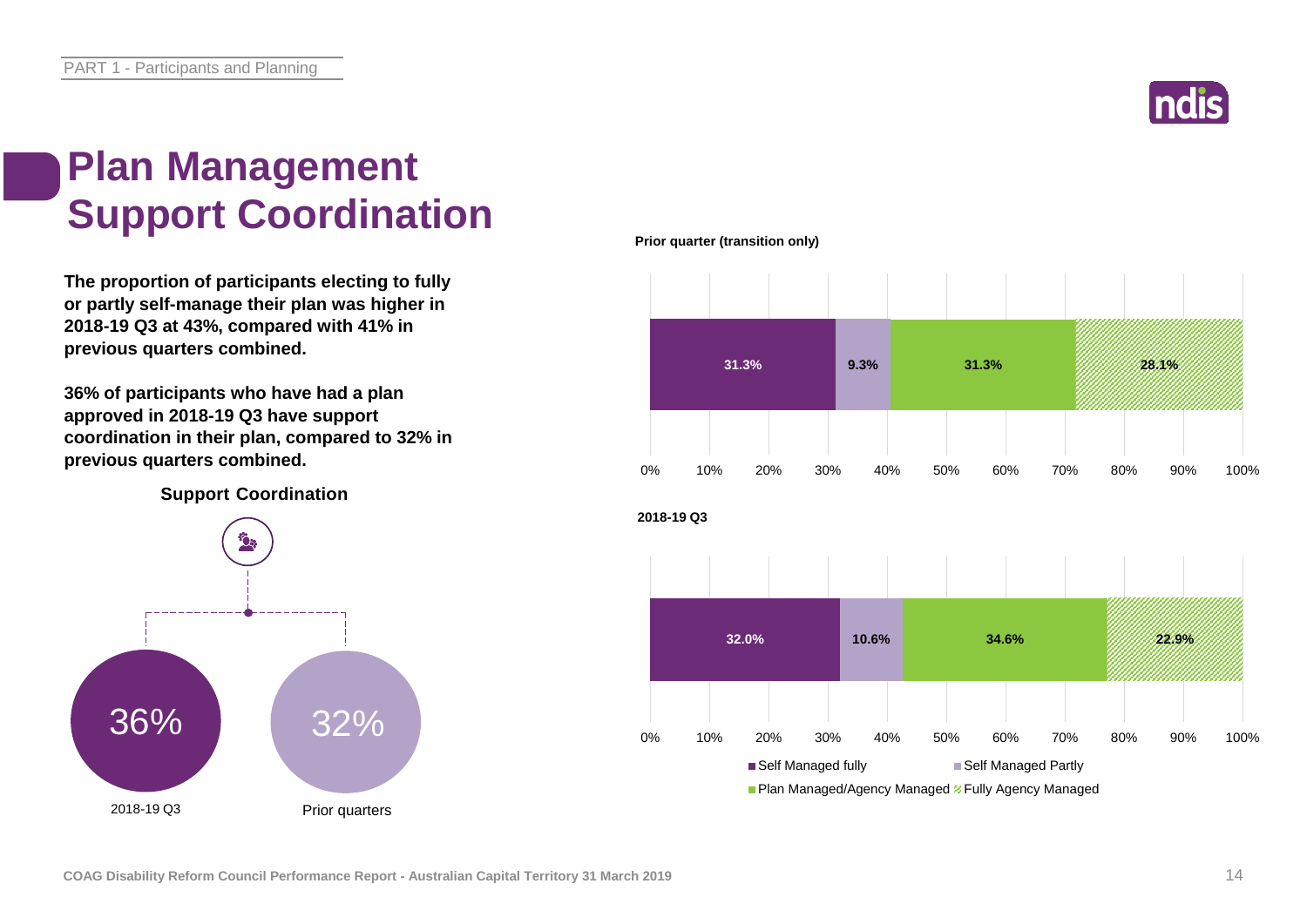

#### **Plan Activation Duration to Plan activation for participants with initial plan approval**

**Plan activation refers to the amount of time between a participant's initial plan being approved, and the date the participant first receives support.**

**There has been a change in methodology used to calculate these results since the previous quarter. Duration to plan activation is now calculated as the time from a participant's initial plan approval to when the participant first uses plan supports (previously only the initial plan for each participant was considered). In-kind supports are now also included (previously excluded). As a result, a higher proportion of participants are identified as activating their plans within 90 days, and a lower proportion have no payments.**

**The percentage of participants who activated plans within 90 days of initial plan approval was:** 

- **79% of participants entering in 2018-19 Q1**
- **78% of participants entering in previous quarters combined**

Plan activation figures are approximations based on payment data. As there is a lag between when the support is provided to a participant, and the payment being made, these statistics are a conservative estimate; it is likely plan activation is faster than presented.



Note: Participants with initial plans approved after the end of 2018-19 Q1 have been excluded from the charts. They are relatively new and it is too early to examine their durations to activation.

**Prior Quarter (Transition Only)**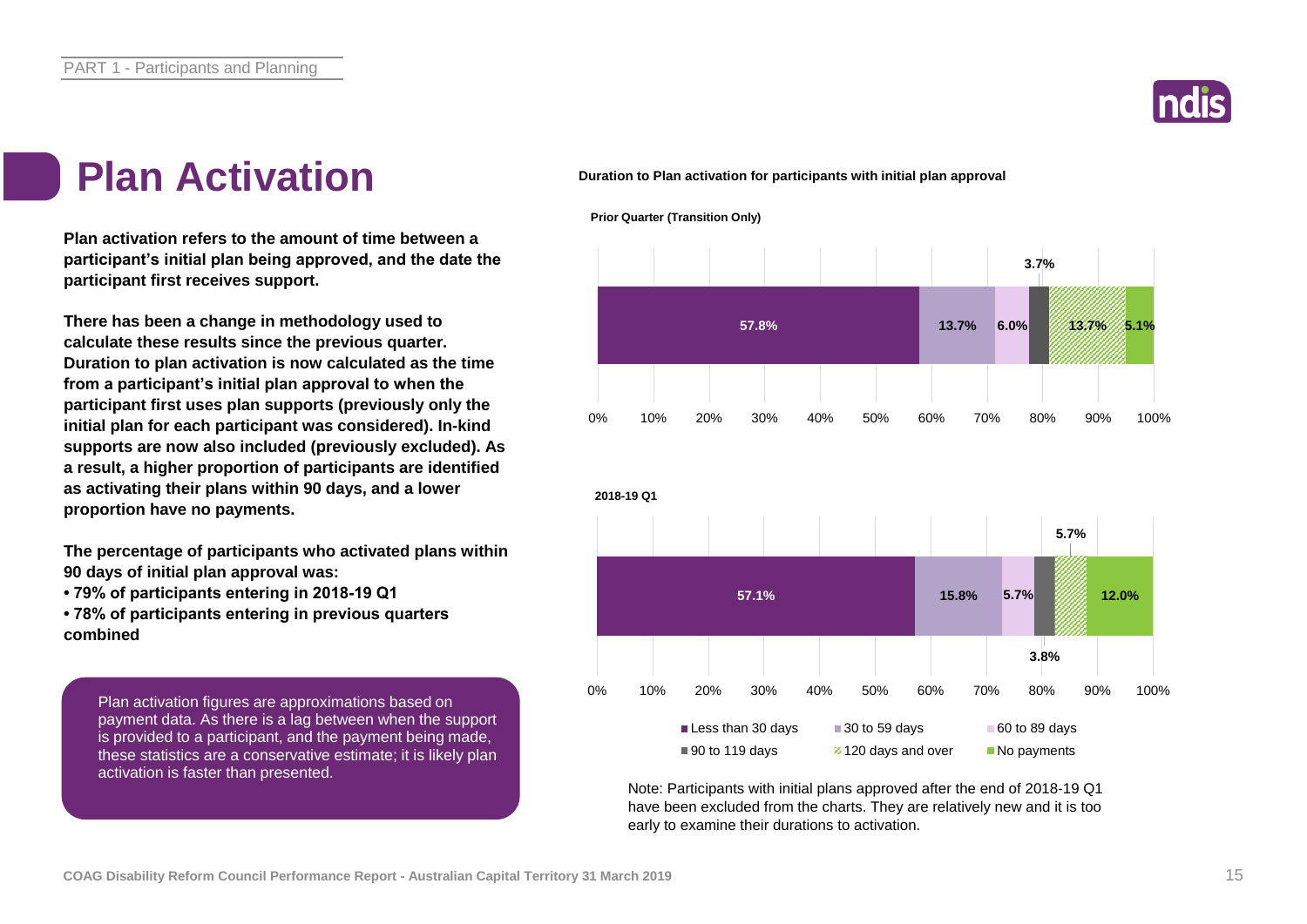#### **Participant Outcomes**

**This information on participant outcomes has been collected from 90% of participants who have received their initial plan since 1 July 2016 (when they entered the scheme).**

**• 68% of participants school age to 14 are able to make friends outside of family/carers, compared to 61% of participants aged 0 to before school**

**• 60% of participants aged 0 to before school are engaged in age appropriate community, cultural or religious activities, compared to 36% - 46% for other age groups**

**• 80% of participants from school age to 14 attend school in a mainstream class, compared to 62% of participants aged 15 to 24**

**• 31% of participants aged 25 and over have a paid job, compared to 26% of participants aged 15 to 24 • 78% of participants aged 25 and over choose what they do every day, compared to 58% of participants aged 15 to 24**

#### **Selected key baseline indicators for participants**



 $\Box$  0 to before school  $\Box$  School to 14  $\Box$  15 to 24  $\Box$  25 and over

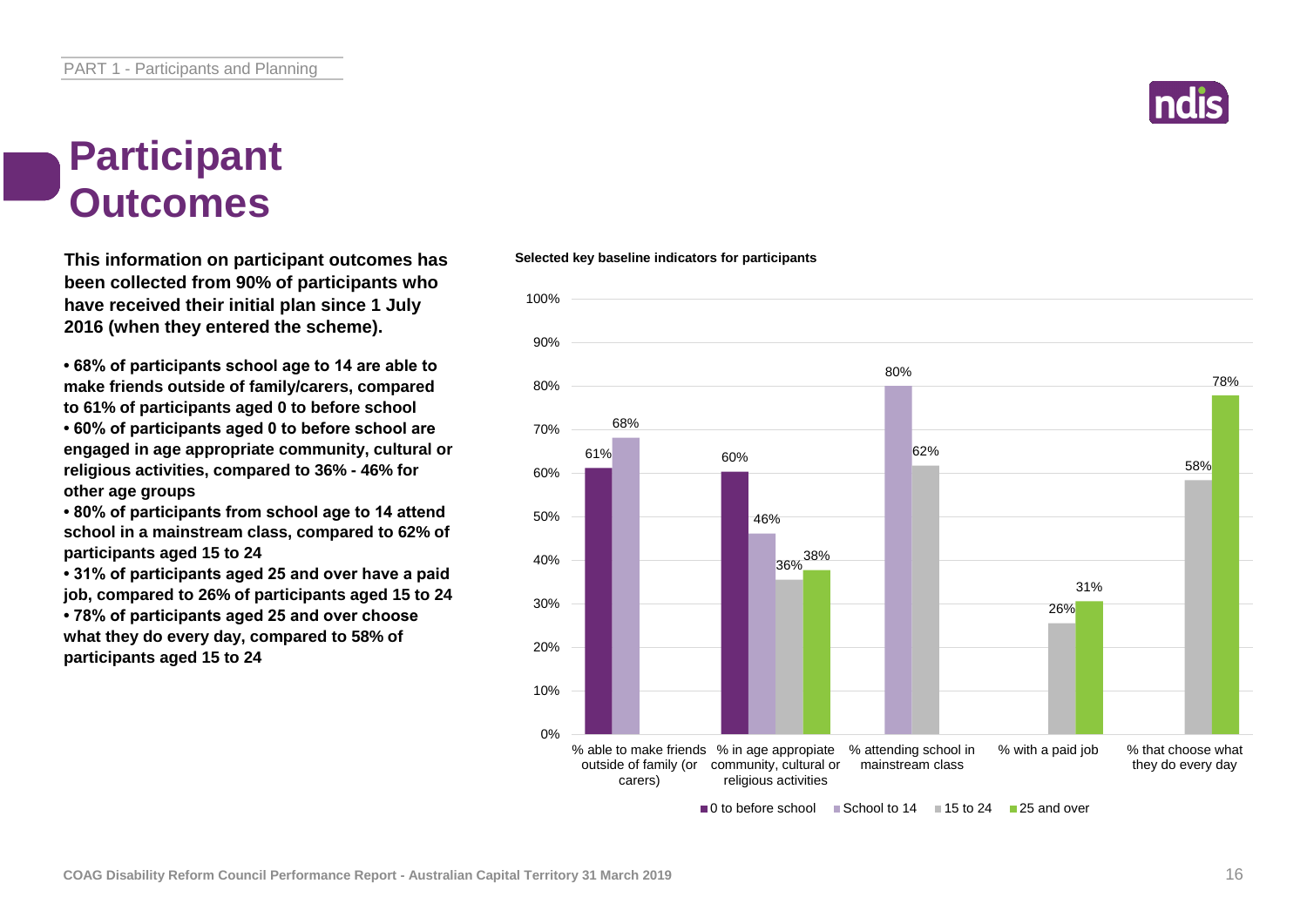### **Family/Carers Outcomes**

**The percentage of participants' families/carers when they entered the Scheme (baseline indicators):**

**• working in a paid job was highest for participants aged 15 to 24 (69%)**

**• able to advocate for their child/family member was highest for participants aged 0 to 14 (85%) • who have friends and family they can see as** 

**often as they like was highest for participants aged 0 to 14 (52%)**

**• who feel in control selecting services was highest for participants aged 15 to 24 (45%)**

**• who support/plan for their family member through life stage transitions was highest for participants aged 0 to 14 (89%)**

#### **Selected key baseline indicators for families and carers of participants**



 $\blacksquare$ 0 to 14  $\blacksquare$  15 to 24  $\blacksquare$  25 and over

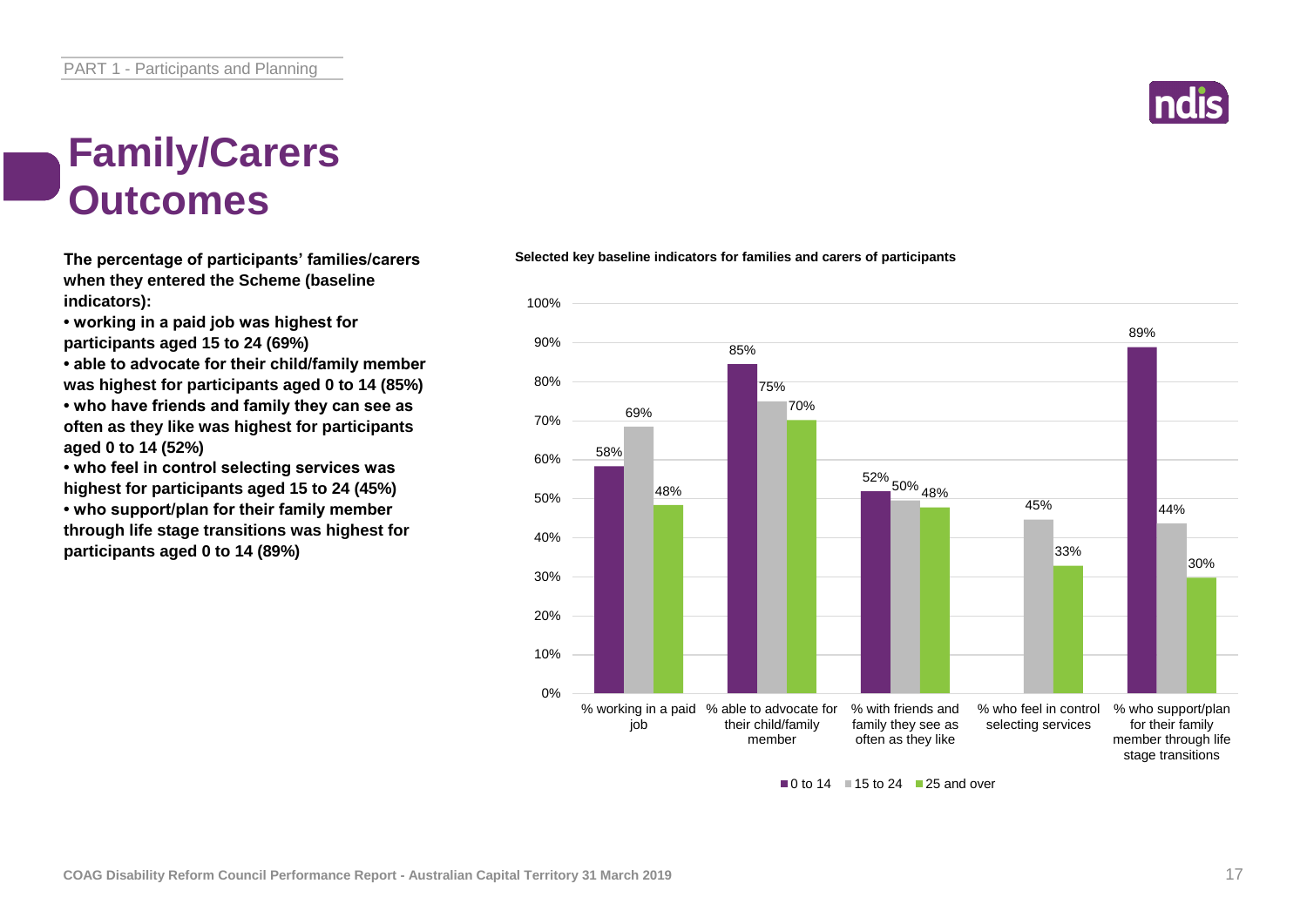

#### **Has the NDIS helped? Participants**

**This data reflects participants' perceptions on whether engagement with the NDIS has helped them.**

**The NDIA asked the question 'Has the NDIS helped?' to individuals who entered the Scheme between 1 July 2016 and 31 March 2017, after their first year participating in the Scheme and again at the end of their second year of the Scheme.**

**In general, participants' perceptions of whether the NDIS has helped improved from year one to year two.**

#### 96% 100% 71% 75% 65%<sup>69%</sup> 20% 40% 60% 80% 100% 0 to before school 100%

**"Has the NDIS helped?" questions for participants**







#### 15 to 24





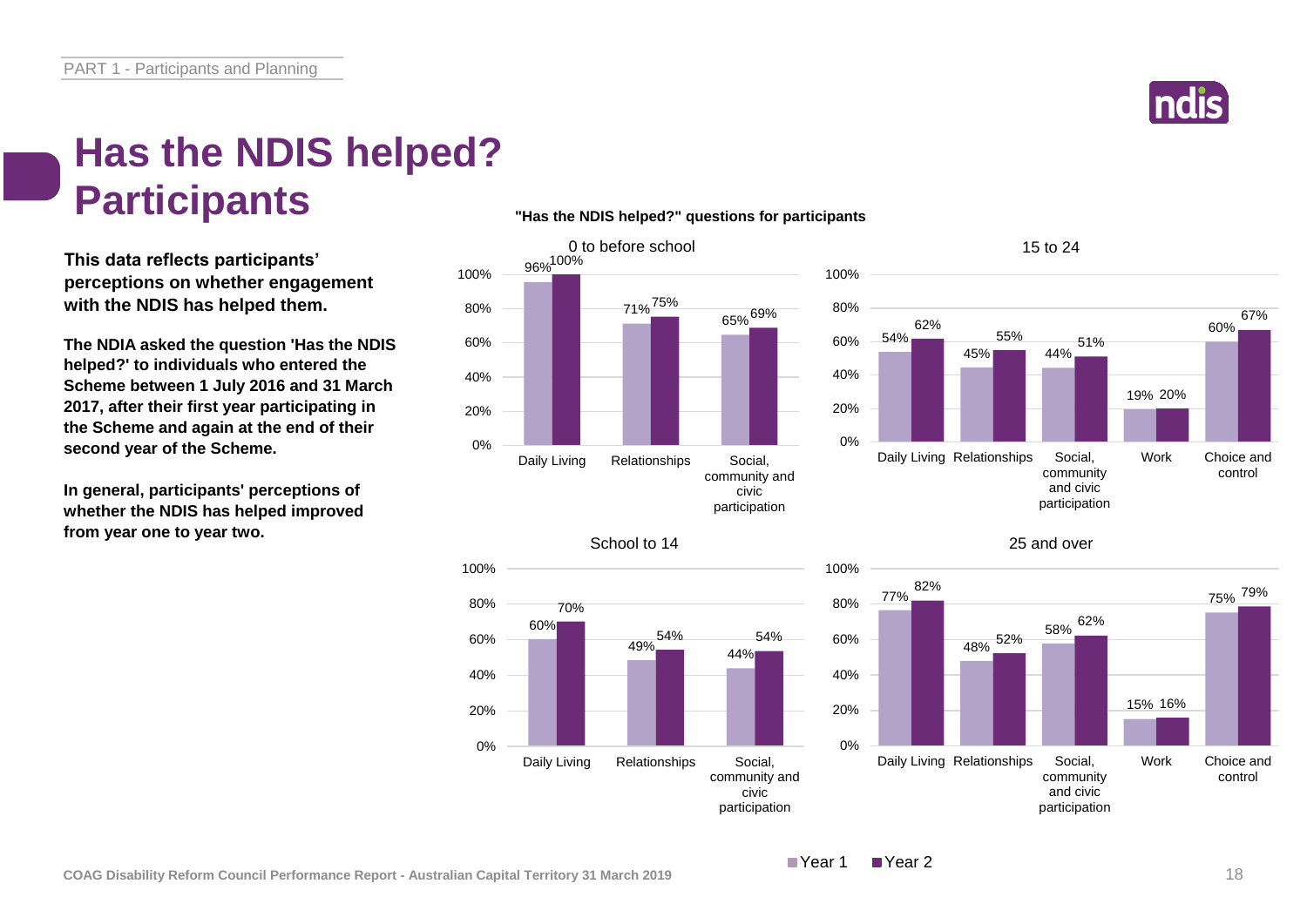

#### **Has the NDIS helped? Family/Carers**

**This data reflects families and carers' perceptions on whether engagement with the NDIS has helped them.**

**The NDIA asked the question 'Has the NDIS helped?' to families and carers of individuals who entered the Scheme between 1 July 2016 and 31 March 2017, after their first year participating in the Scheme and again at the end of their second year of the Scheme.**

**In general, family and carers' perceptions of whether the NDIS has helped remained stable or improved from year one to year two. The exception was family and carers enjoying health and wellbeing for participants 15 years and over which deteriorated from year one to year two.**



#### **"Has the NDIS helped?" questions for families and carers of participants**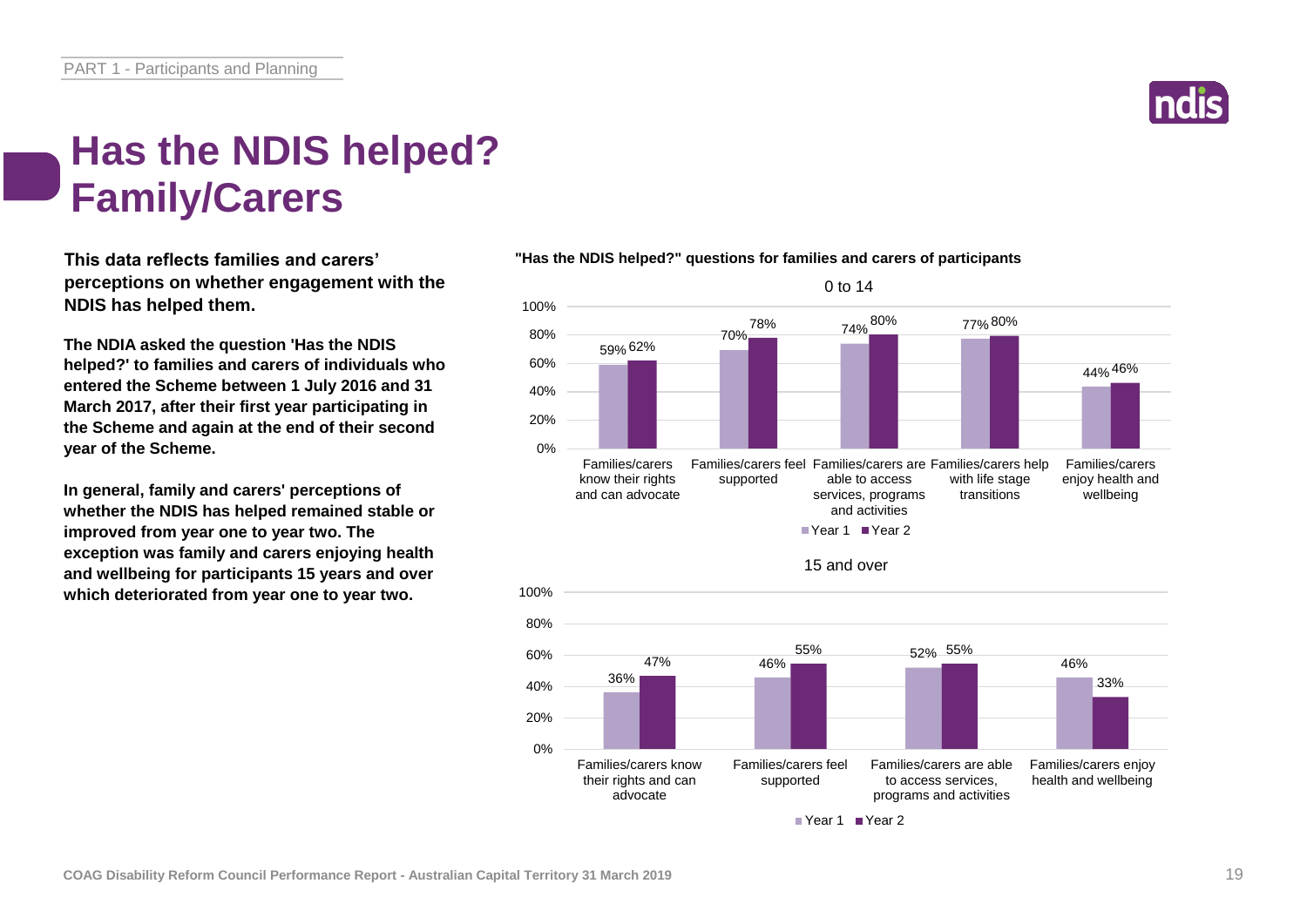

### **Participants in Work**

**The NDIA is acutely aware of the benefits that employment brings to participants and tracks employment outcomes to see whether the NDIS has helped participants to find paid work.**

**Baseline measures on employment are collected as a participant enters the Scheme, after their first year and again at the end of their second year of the Scheme. This data relates to participants who entered the Scheme between 1 July 2016 and 31 March 2017.**

**The percentage of participants in paid work increased this quarter from 24% to 35% for those aged 15 to 24 and remained stable at 30% for those aged 25 and over. Overall, the percentage of participants in employment increased from 30% to 31%.**

**NDIS participants in paid employment, by age group.**

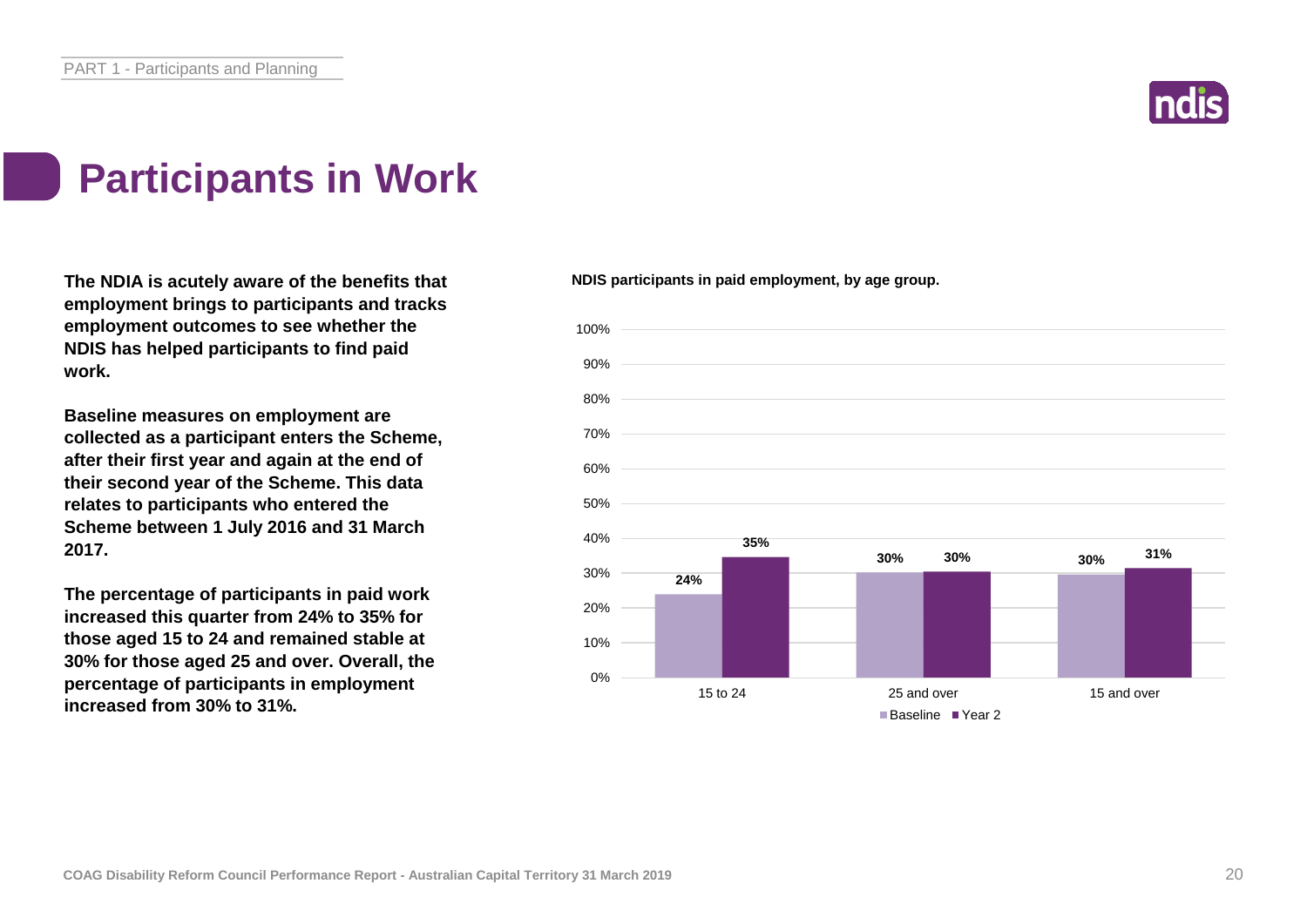

### **Participants involved in community and social activities**

**The number of participants engaging in community and social activities is one of the key measures for ensuring quality experiences and outcomes for participants.**

**For participants who entered the Scheme between 1 July 2016 and 31 March 2017, levels of engagement in community and social activity are being tracked to see whether the NDIS has helped them to increase their participation.**

**The percentage of participants engaged in social activities in their community increased from 28% to 37% for those aged 15 to 24 and increased from 36% to 45% for those aged 25 and over. Overall, the percentage increased from 35% to 44%.**

**NDIS Participants participating in social activities in their community, by age group.**

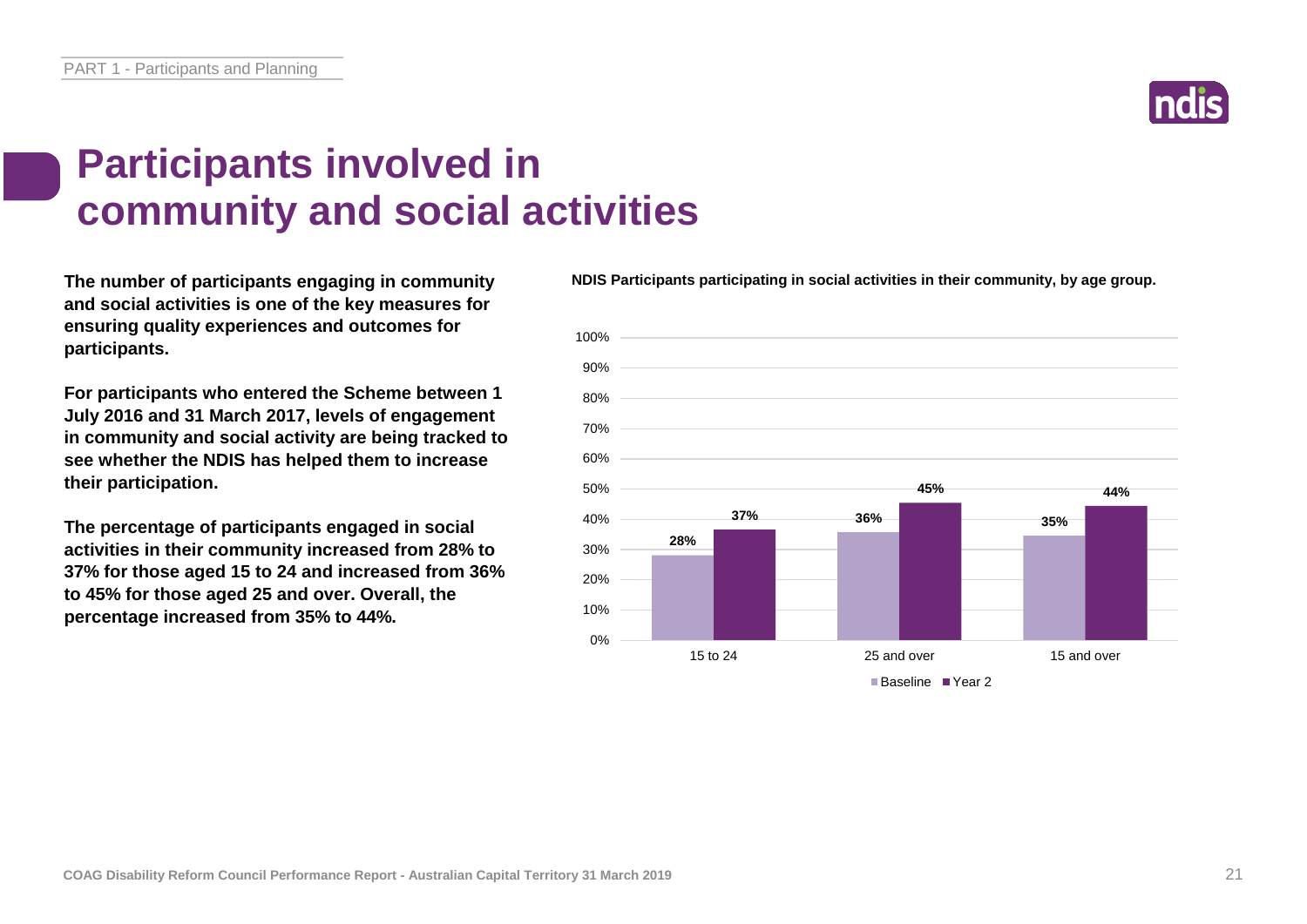

### **Participant Satisfaction**

**Due to low number of participant survey responses in 2018-19 Q3, participant satisfaction is not shown for this quarter.**

**A new participant satisfaction survey has been developed. Going forward it will better record the experience of NDIS participants, and their families and carers, at different stages of the participant pathway.**

**Proportion of participants describing satisfaction with the Agency's planning process as good or very good - by quarter**



Participant satisfaction continues to be high, but has fluctuated at around or below the trial site level.

Note: Participant satisfaction results are not shown if there is insufficient data in the group.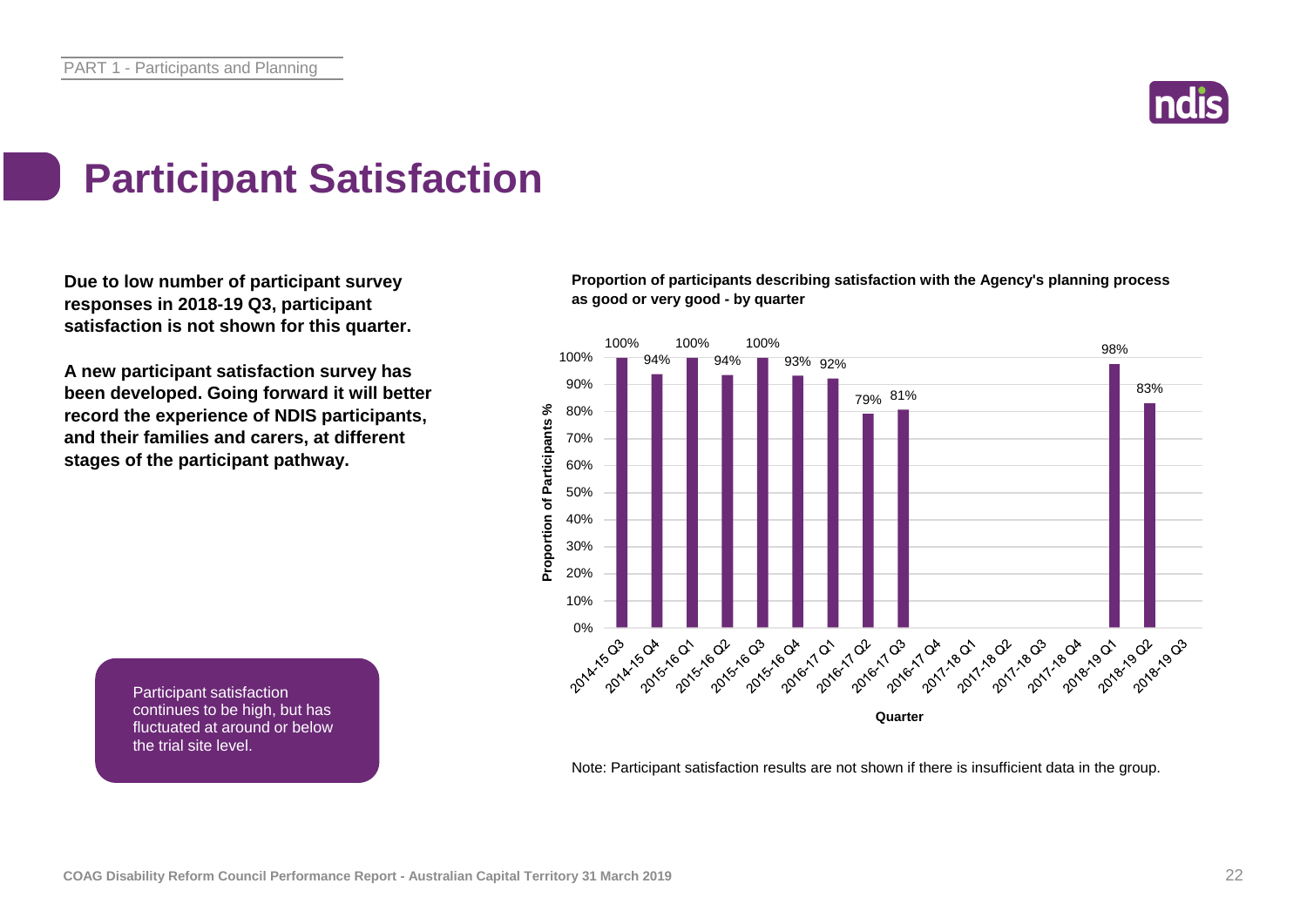### **Committed Supports and Payments**

Both committed and paid supports to participants are increasing in line with the growing scheme.

Of the \$1.0 billion that has been committed in participant plans, \$749.6 million has been paid to date.



**Australian Capital Territory - 31 March 2019**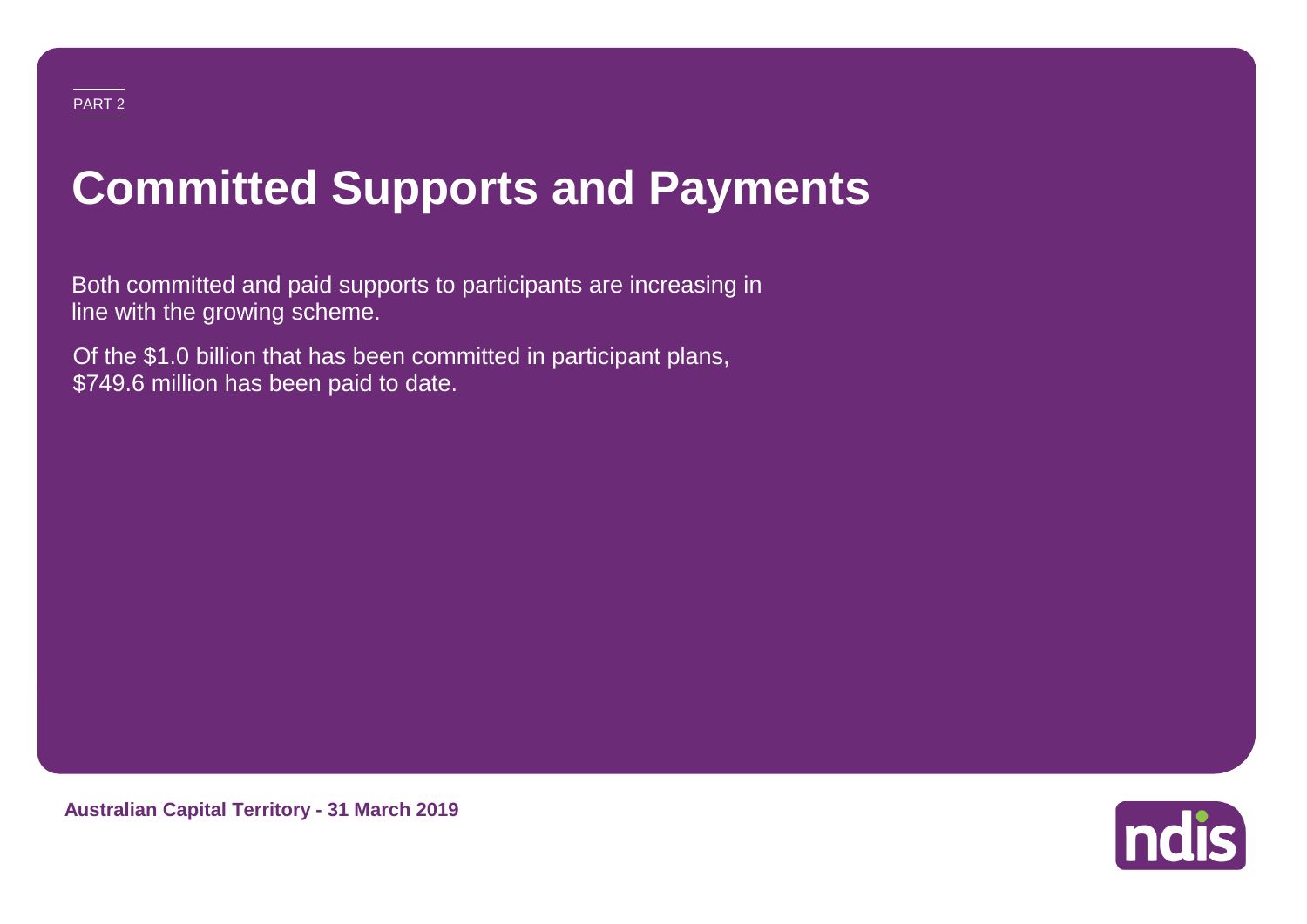### **Summary**

**This section presents information on the amount committed in plans and payments to service providers and participants.**



**Indis**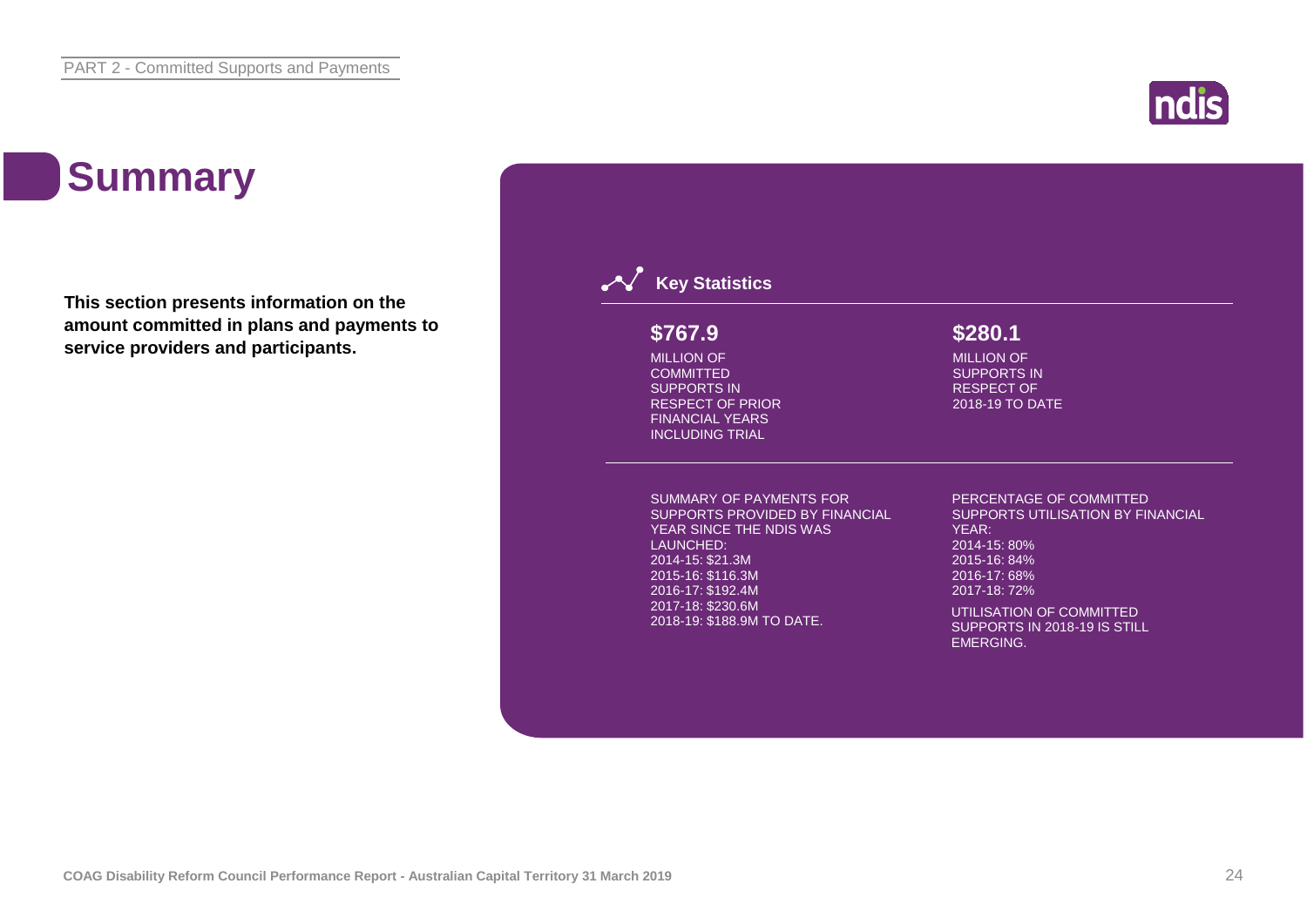

#### **Committed Supports and Payments**

**This data shows the committed supports by the year they are expected to be provided, in comparison to the committed supports that have been paid.**

**Of the \$1.0 billion that has been committed in participant plans, \$749.6 million has been paid to date.**

**Summary of committed supports paid in financial years since the NDIS launched: 2014-15: \$21.3m 2015-16: \$116.3m 2016-17: \$192.4m 2017-18: \$230.6m 2018-19 to date: \$188.9m**

**Committed and paid by expected support year**

| <b><i>SMillion</i></b> |     |      |       |       |       |       | Total   |
|------------------------|-----|------|-------|-------|-------|-------|---------|
| Total committed        | N/A | 26.6 | 138.6 | 282.2 | 320.5 | 280.1 | 1.048.0 |
| Total paid             | N/A | 21.3 | 116.3 | 192.4 | 230.6 | 188.9 | 749.6   |

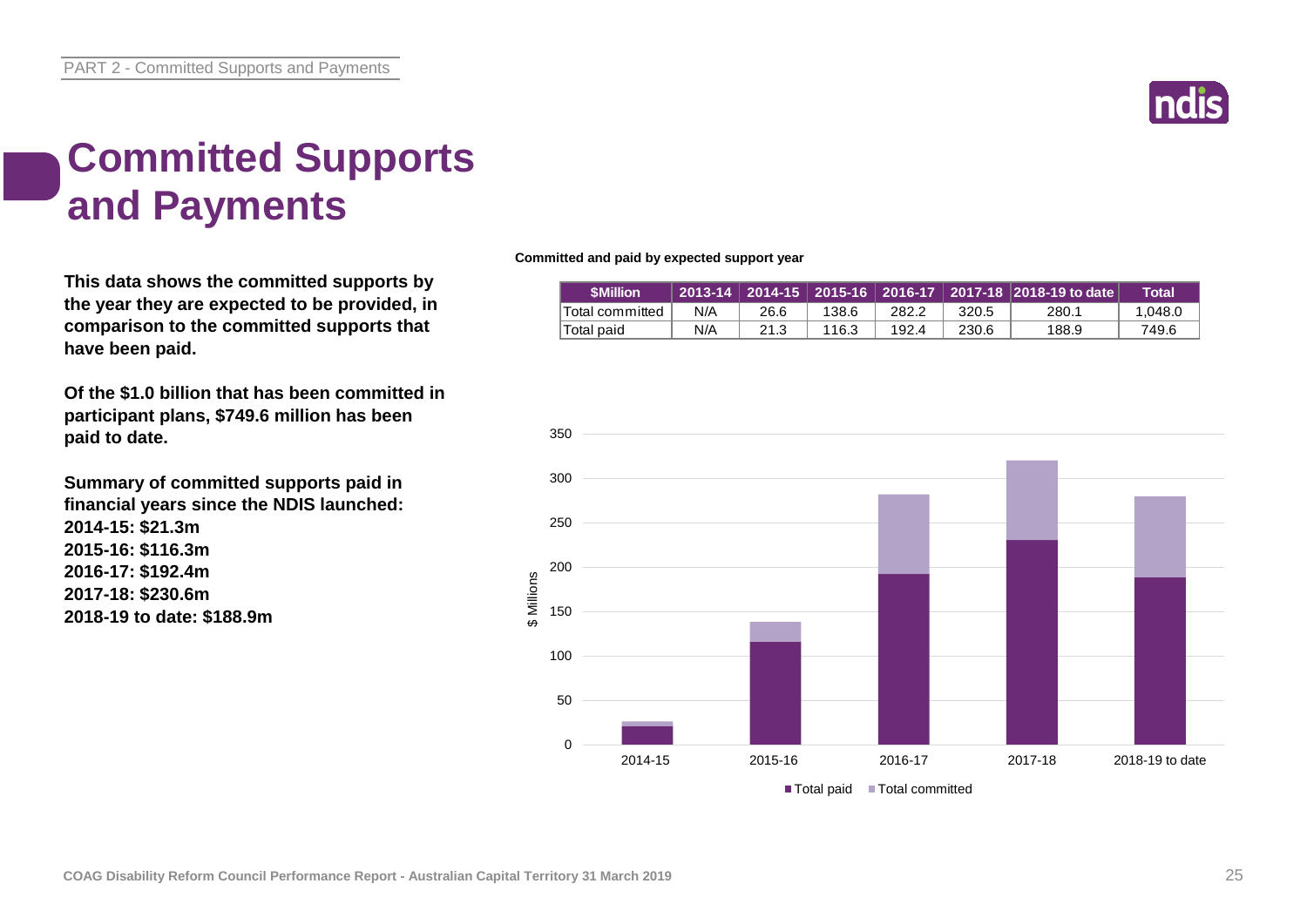

#### **Committed Supports by Cost Band**

**This quarter, the distribution of average annualised committed supports has remained consistent with prior quarters. This is the case whether Supported Independent Living (SIL) supports are included or excluded in the figures.** **Distribution of average annualised committed supports by cost band (including SIL)** 



**Distribution of average annualised committed supports by cost band (excluding SIL)** 

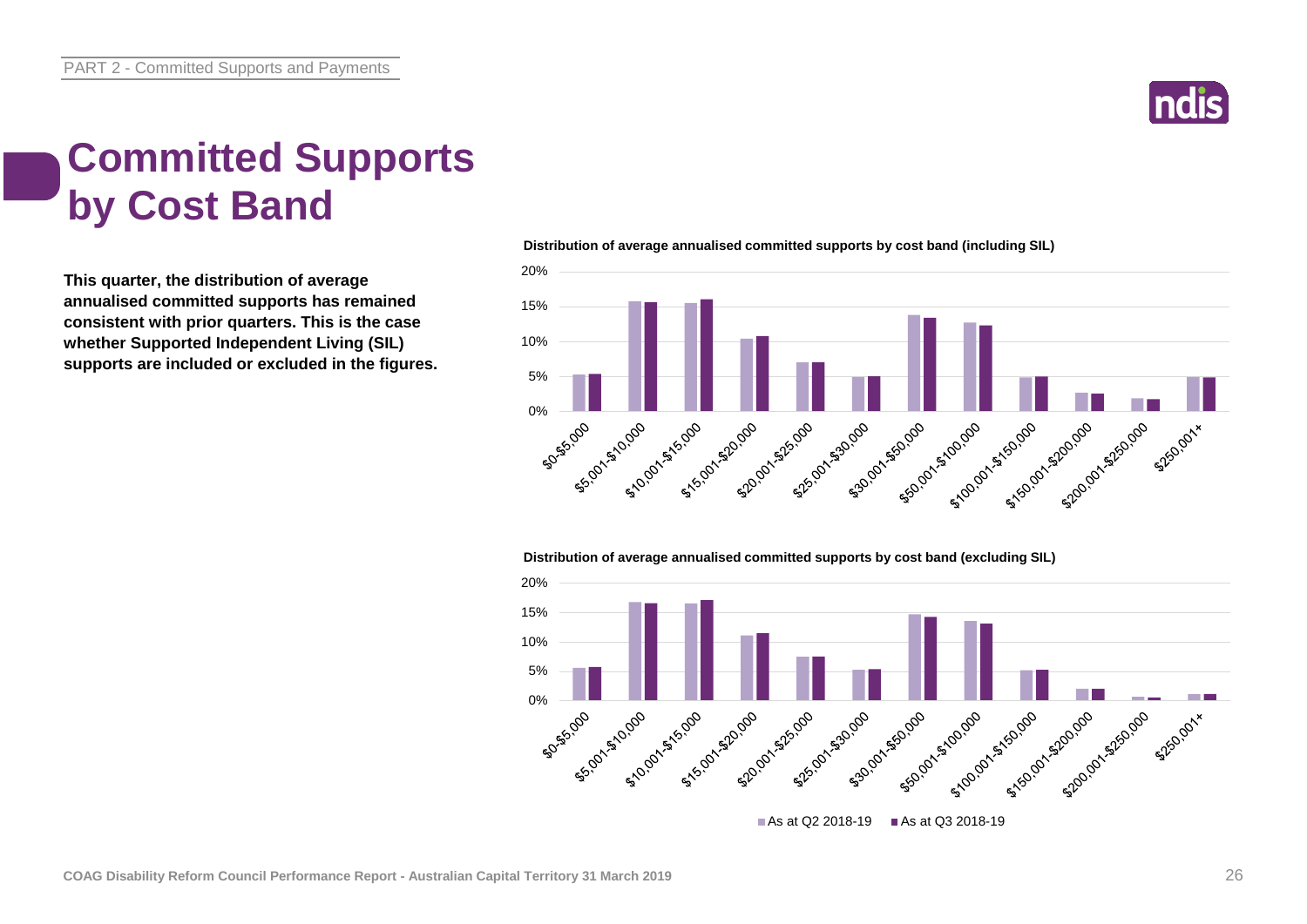

### **Committed Supports by Age Band**

**This quarter, the average annualised committed supports have remained consistent with prior quarters, increasing steeply between participants 0-6 through to age 35, stabilising through to age 54 and reducing in participants aged 55 years and older.**



**Average annualised committed supports by age band**

Note: The age eligibility requirements for the NDIS are based on the age as at the access request date. Participants with their initial plan approved aged 65+ have turned 65 since their access request was received.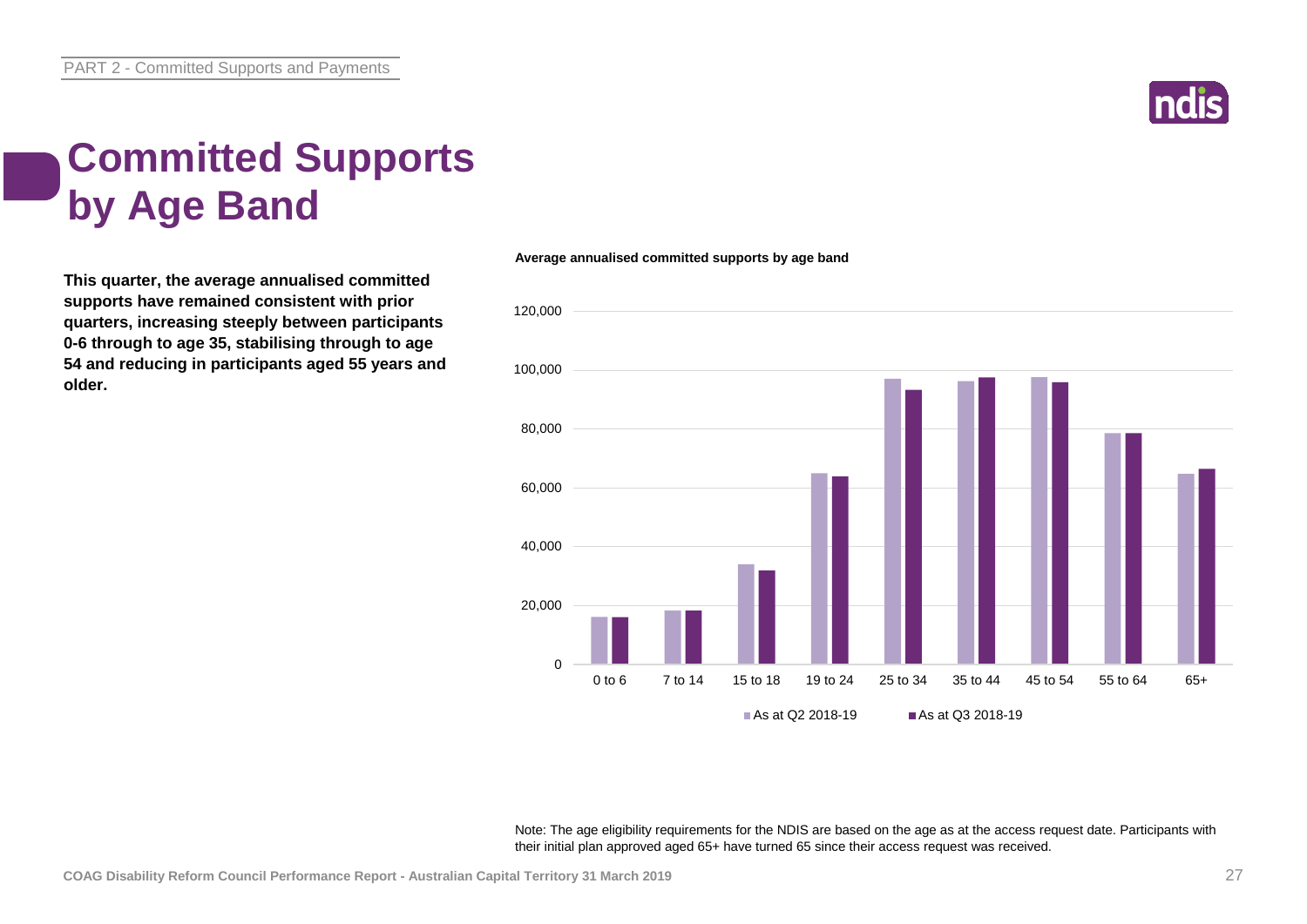

### **Committed Supports by Disability Group**

**The highest average annualised committed supports are for participants with Spinal Cord Injury, Acquired Brain Injury and Cerebral Palsy.**



#### **Average annualised committed supports by primary disability group**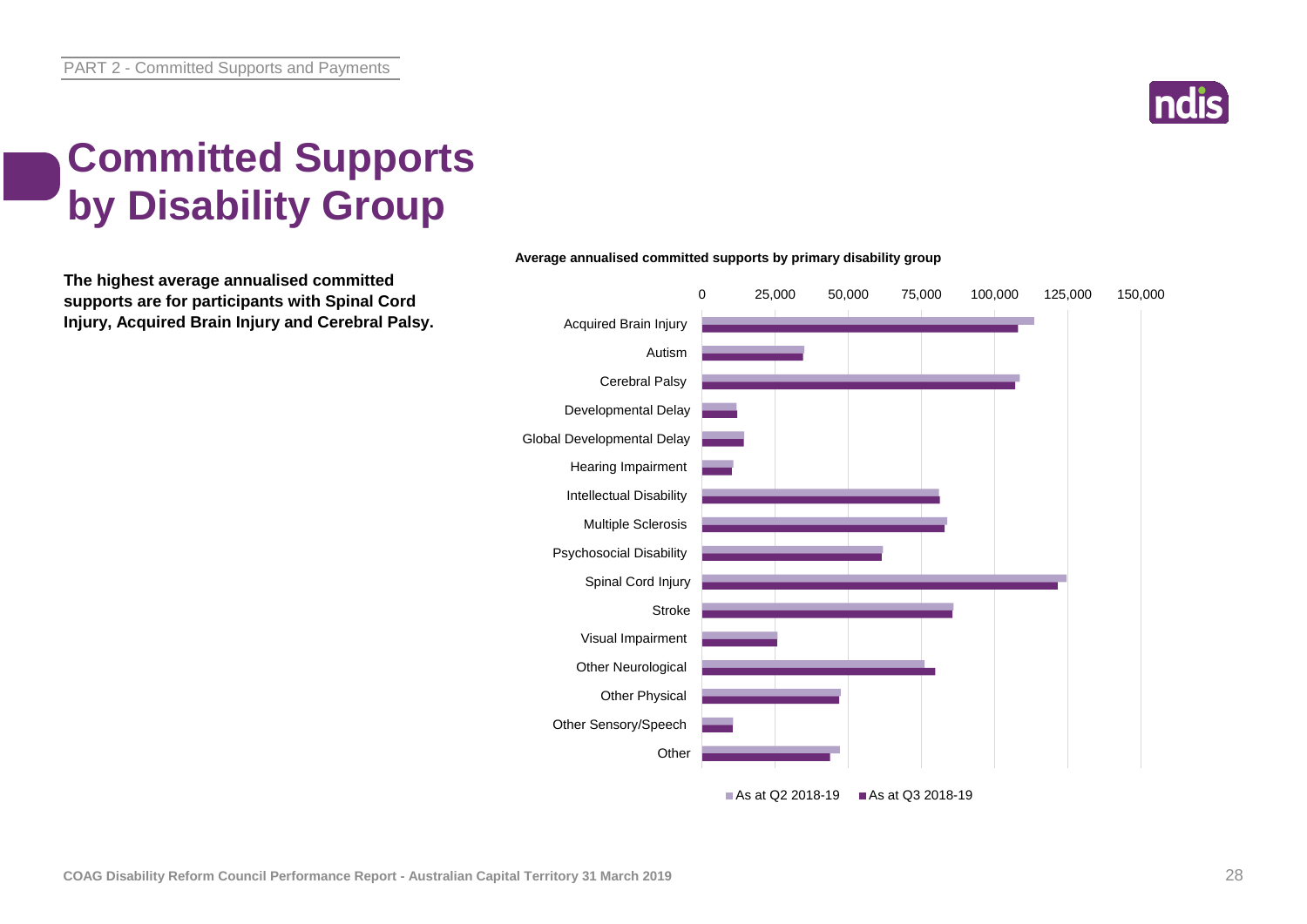

### **Committed Supports by Level of Function**

**The average annualised committed supports generally increase among participants with higher needs.**



Note 1: Average annualised committed supports are not shown if there are insufficient data in the group. Note 2: High, medium and low function is relative within the NDIS population and not comparable to the general population. Note 3: An ICT issue has been identified and as a result, reporting by level of function is not accurate. This issue is currently under investigation and will be reconciled for reporting as at 30 June 2019.

**Average annualised committed supports by level of function**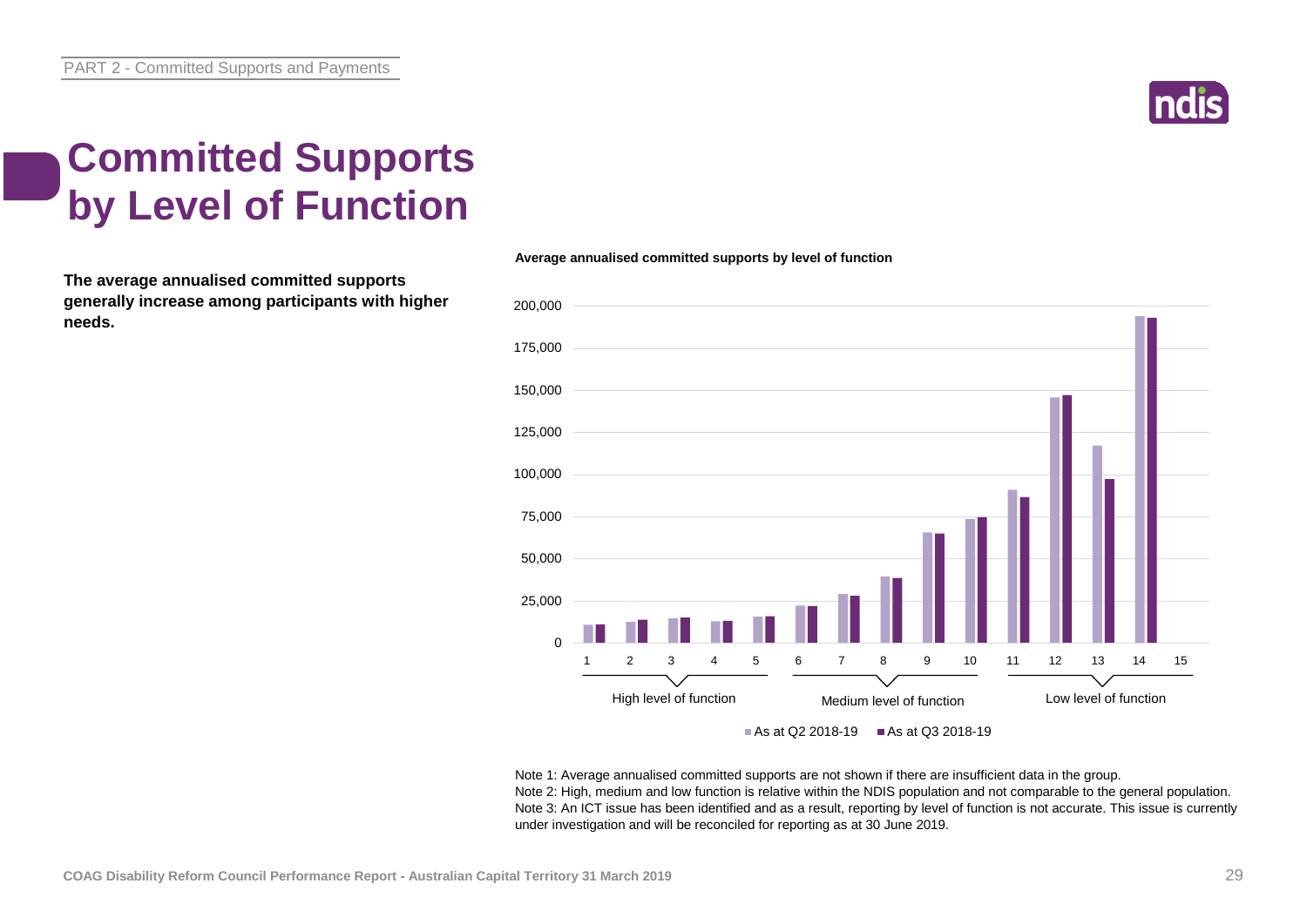### **Utilisation of Committed Supports**

**This data demonstrates the utilisation of committed supports by the year they were expected to be provided at 31 December 2018 and 31 March 2019.** 

**As there is a lag between when support is provided and when it is paid, the utilisation in 2018-19 will increase.**

**Experience shows that participants utilise less of their first plan, compared with their second and subsequent plans, as it takes time to familiarise with the NDIS and decide which supports to use.** 

The higher utilisation in earlier years is predominantly driven by higher in-kind supports provided.

Experience for 2018-19 is still emerging.



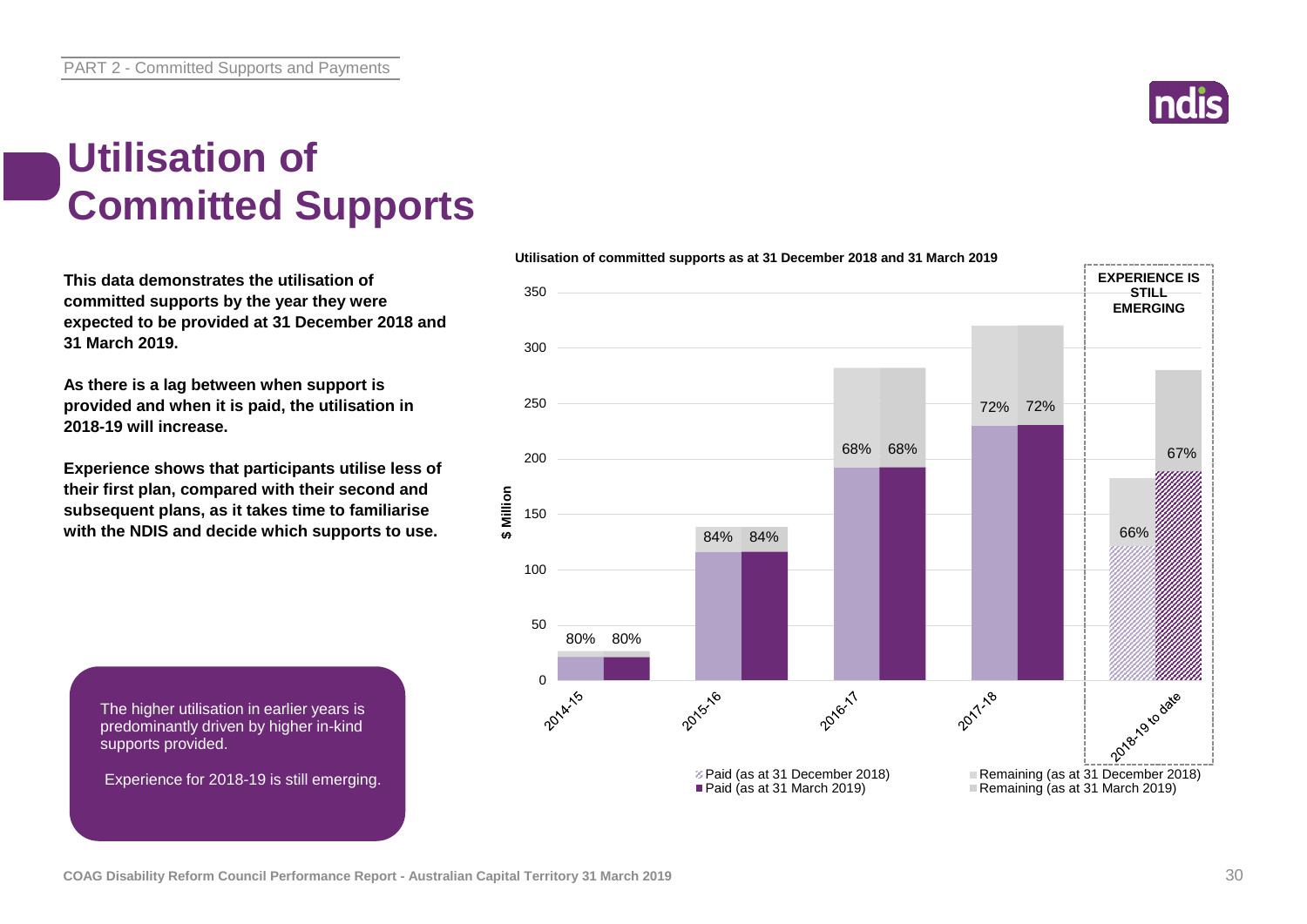### **Providers and Markets**

The provider network grows in scale and diversity, increasing participants' access to high quality services.

There were a total of 1,589 providers at 31 March 2019, representing a 6% increase on last quarter. Of these, 33% were active.



**Australian Capital Territory - 31 March 2019**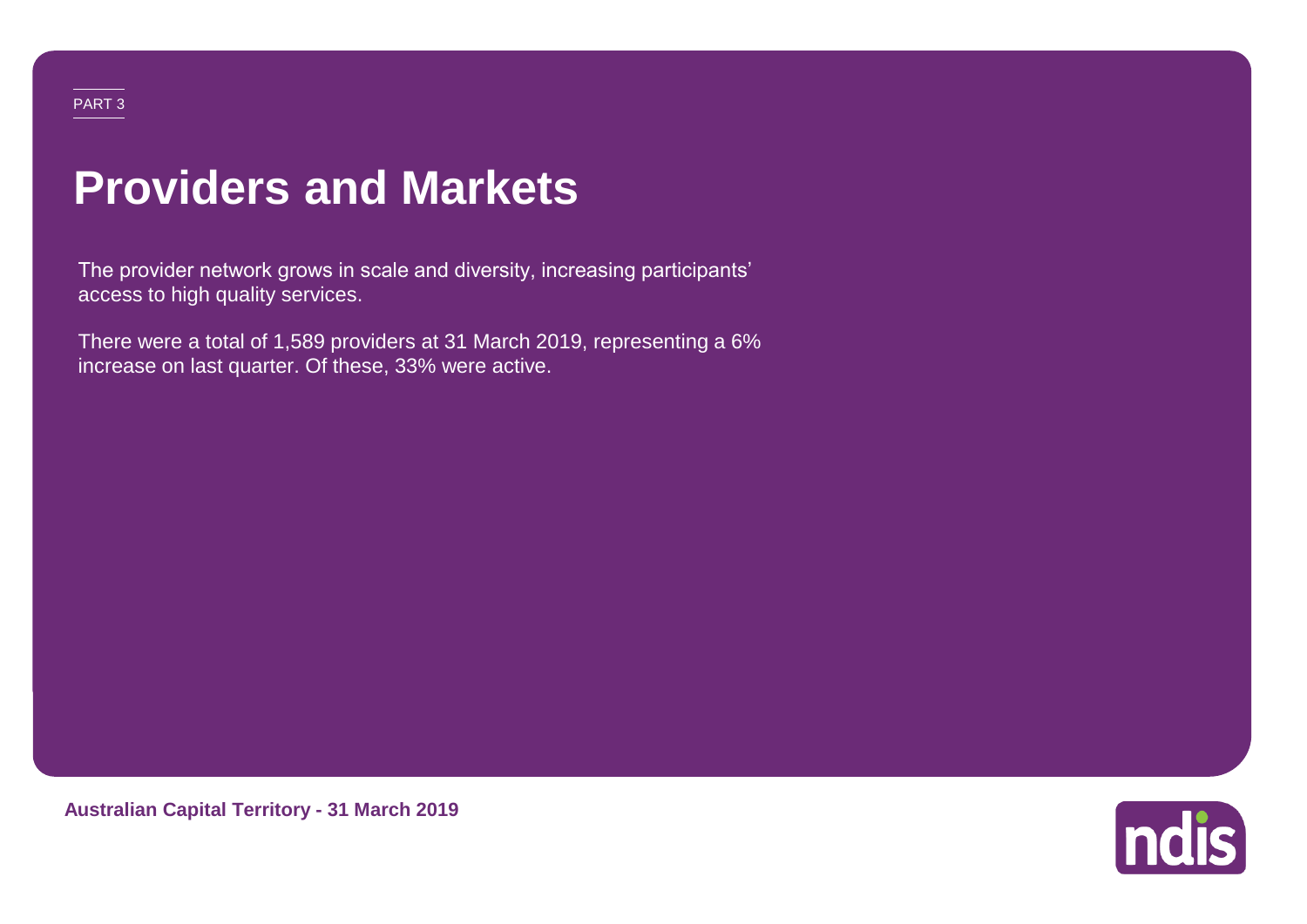### **Summary**

**This section contains information on registered service providers and the market, with key provider and market indicators presented.**

#### **Provider registration**

- **To provide supports to NDIS participants, a service provider is required to register and be approved by the NDIA.**
- **Providers register with the NDIA by submitting a registration request, indicating the types of support they are accredited to provide.**

#### **How providers interact with participants**

- **NDIS participants have the flexibility to choose the providers who support them.**
- **Providers are paid for disability supports and services provided to the participants.**

| 1,589<br><b>APPROVED</b><br>PROVIDERS, 33%<br>OF WHICH WERE<br><b>ACTIVE IN</b><br><b>AUSTRALIAN</b><br><b>CAPITAL</b><br><b>TERRITORY AT 31</b><br><b>MARCH 2019</b> | 80-95%<br>OF PAYMENTS<br><b>MADE BY THE</b><br><b>NDIA ARE</b><br><b>RECEIVED BY</b><br>25% OF<br><b>PROVIDERS</b> | 24%<br>OF SERVICE<br><b>PROVIDERS ARE</b><br><b>INDIVIDUALS/SOLE</b><br><b>TRADERS</b> | <b>ASSISTANCE</b><br><b>PRODUCTS FOR</b><br>PERSONAL CARE AND<br><b>SAFETY HAS THE</b><br><b>HIGHEST NUMBER OF</b><br><b>APPROVED SERVICE</b><br>PROVIDERS.<br><b>FOLLOWED BY</b><br>PERSONAL MOBILITY<br><b>EQUIPMENT AND</b><br><b>HOUSEHOLD TASKS</b> |
|-----------------------------------------------------------------------------------------------------------------------------------------------------------------------|--------------------------------------------------------------------------------------------------------------------|----------------------------------------------------------------------------------------|----------------------------------------------------------------------------------------------------------------------------------------------------------------------------------------------------------------------------------------------------------|
|                                                                                                                                                                       |                                                                                                                    |                                                                                        |                                                                                                                                                                                                                                                          |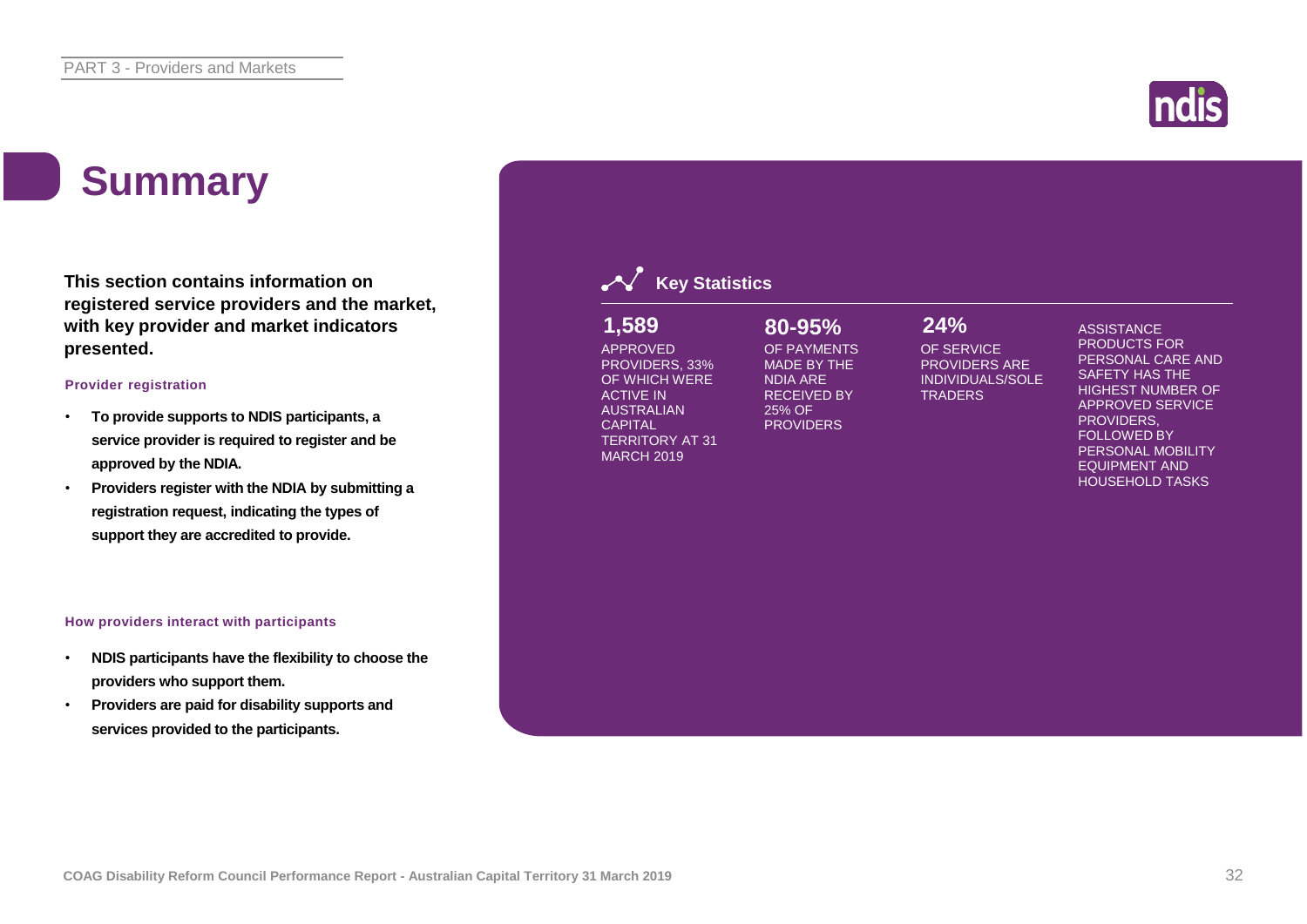### **ndis**

#### **Providers over time**

**As at 31 March 2019, there were 1,589 registered service providers, of which 387 were individual/sole trader operated businesses and 1,202 were companies or organisations.**



#### **Approved providers over time by type of provider**

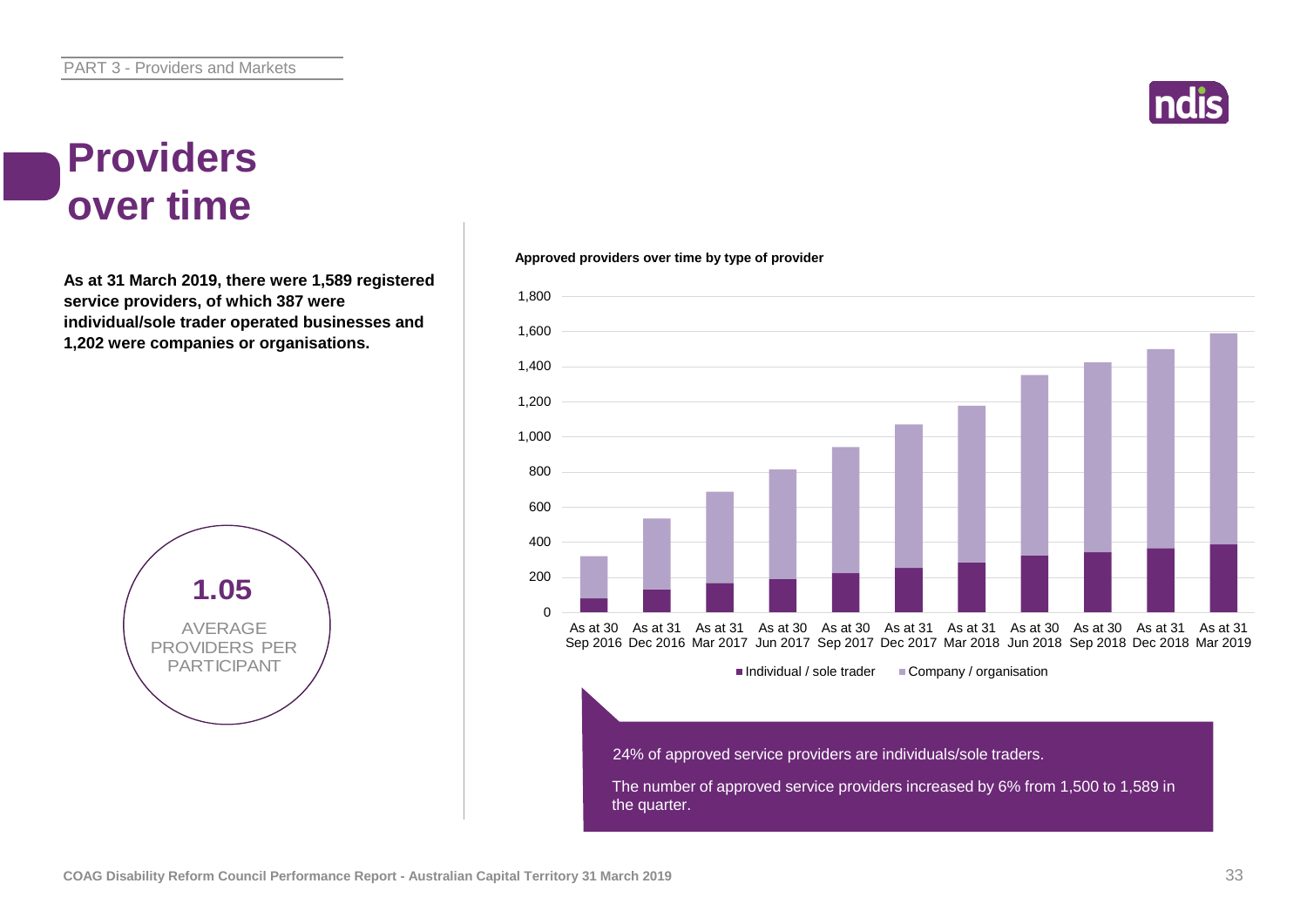**Proportion of Active** 



# **As at 31 March 2019, 33% of providers were active and 67% were inactive. Of the total providers, 122 began delivering new supports in the quarter. Providers 122**



**PROPORTION OF ACTIVE / INACTIVE PROVIDERS**



**Not yet active (67%)**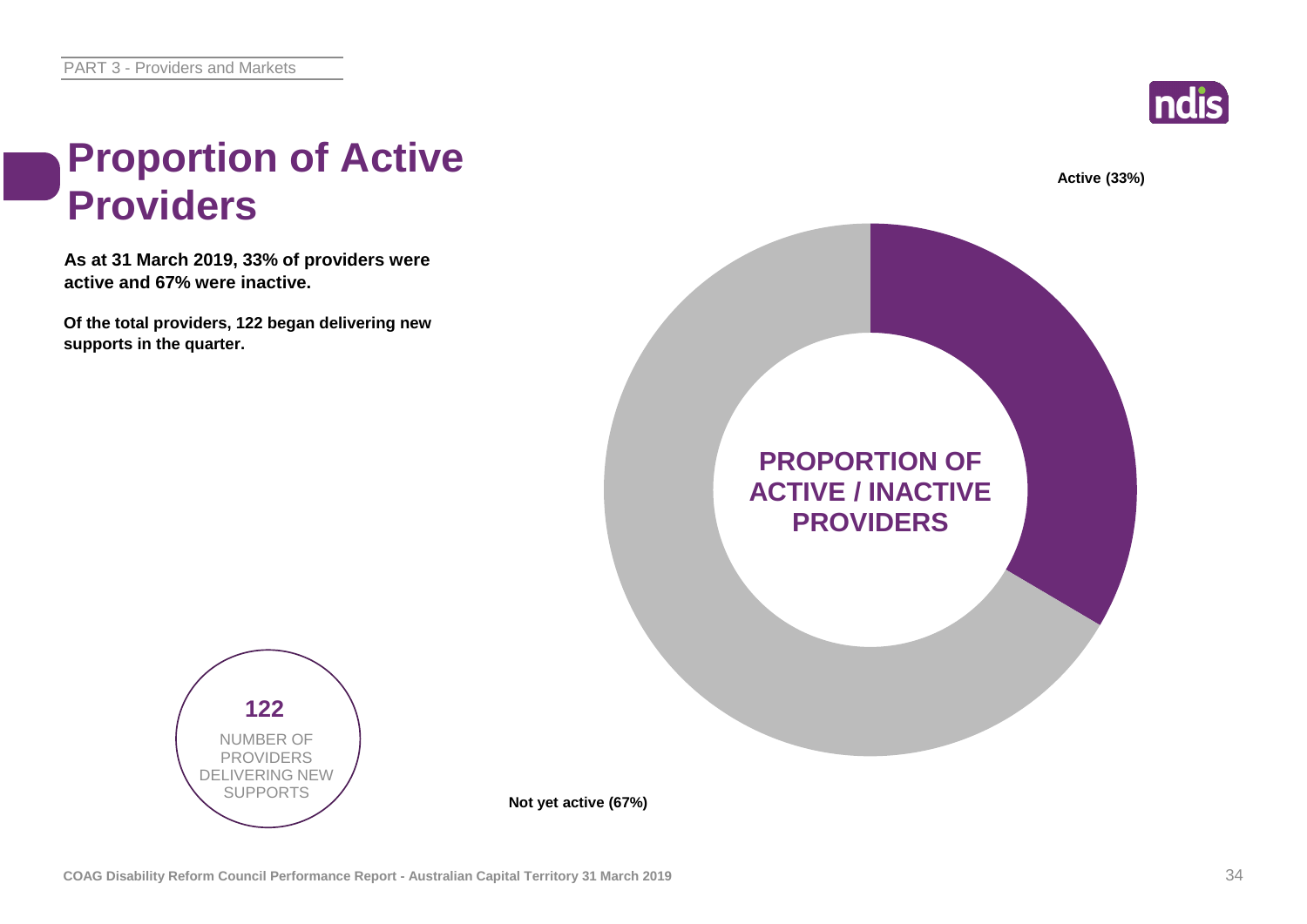

### **Approved Registration Groups**

**The number of approved providers has** *Approved providers by registration group and percentage change over the quarter***<br>
200 200 increased for most registration groups over the quarter.**

**The registration groups with the largest numbers of approved providers continue to grow:**

- **Assistance products for personal care and safety: from 457 to 498 (9% increase)**
- **Personal Mobility Equipment: from 328 to 356 (9% increase)**
- **Household Tasks: from 307 to 333 (8% increase)**
- **Therapeutic Supports: from 297 to 310 (4% increase)**
- **Assistive equipment for recreation: from 250 to 274 (10% increase)**



As at 31 March 2019 As at 31 December 2018

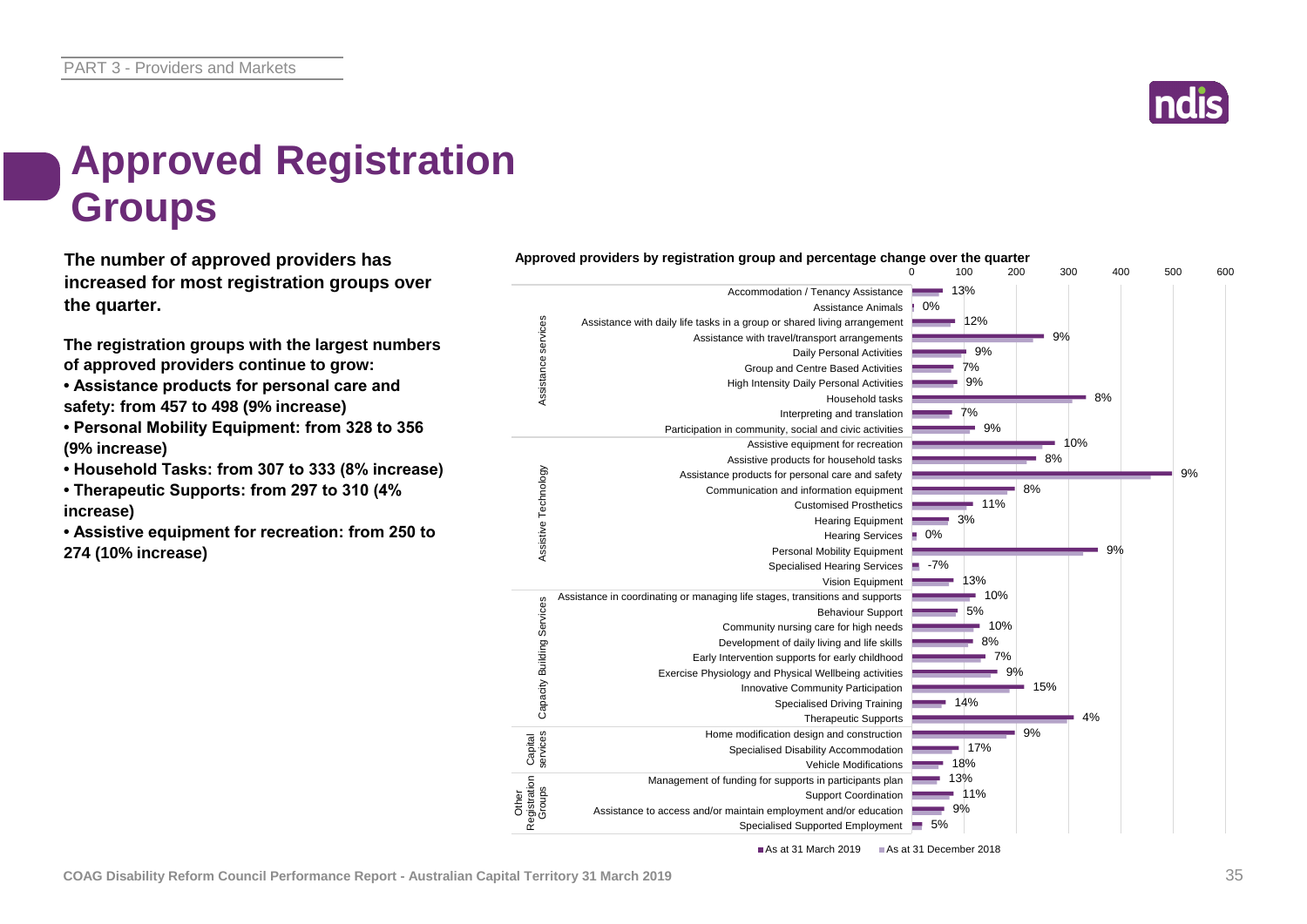### **Active Registration Groups**

**The number of providers active in each registration group has increased for some registration groups over the quarter.**

**The registration groups with the largest numbers of active providers were stable or grew slightly:**

- **Therapeutic Supports: from 199 to 210 (6% increase)**
- **Household tasks: from 109 to 115 (6% increase)**
- **Assistance products for personal care and safety: from 93 to 100 (8% increase)**
- **Assistance in coordinating or managing life stages, transitions and supports: from 81 to 83 (2% increase)**
- **Participation in community, social and civic activities: from 76 to 78 (3% increase)**

**COAG Disability Reform Council Performance Report - Australian Capital Territory 31 March 2019** 36



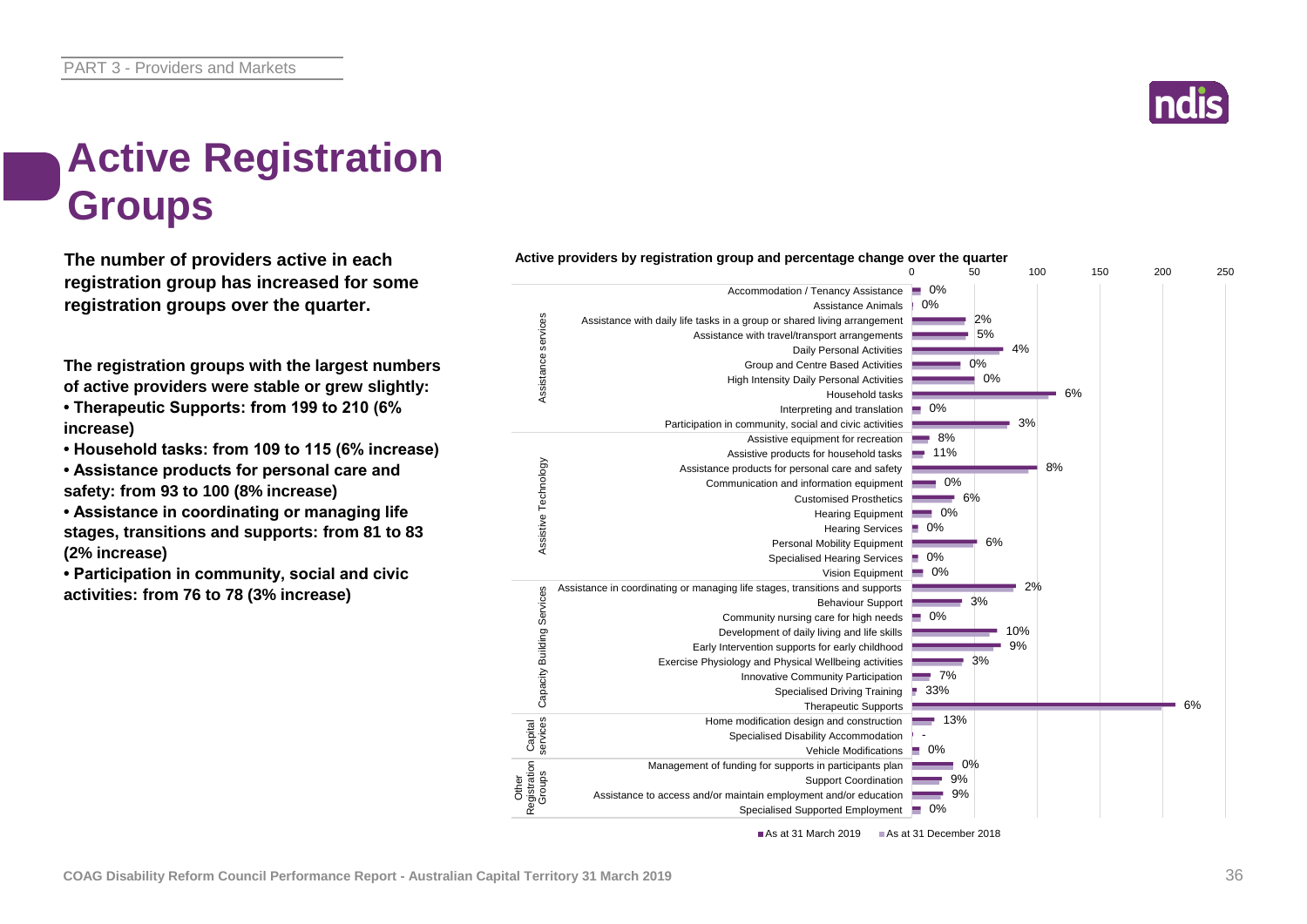

#### **Market share of top providers**

**25% of service providers received 80-95% of Market share of the top 25% of providers by registration group. the dollars paid for major registration groups.**



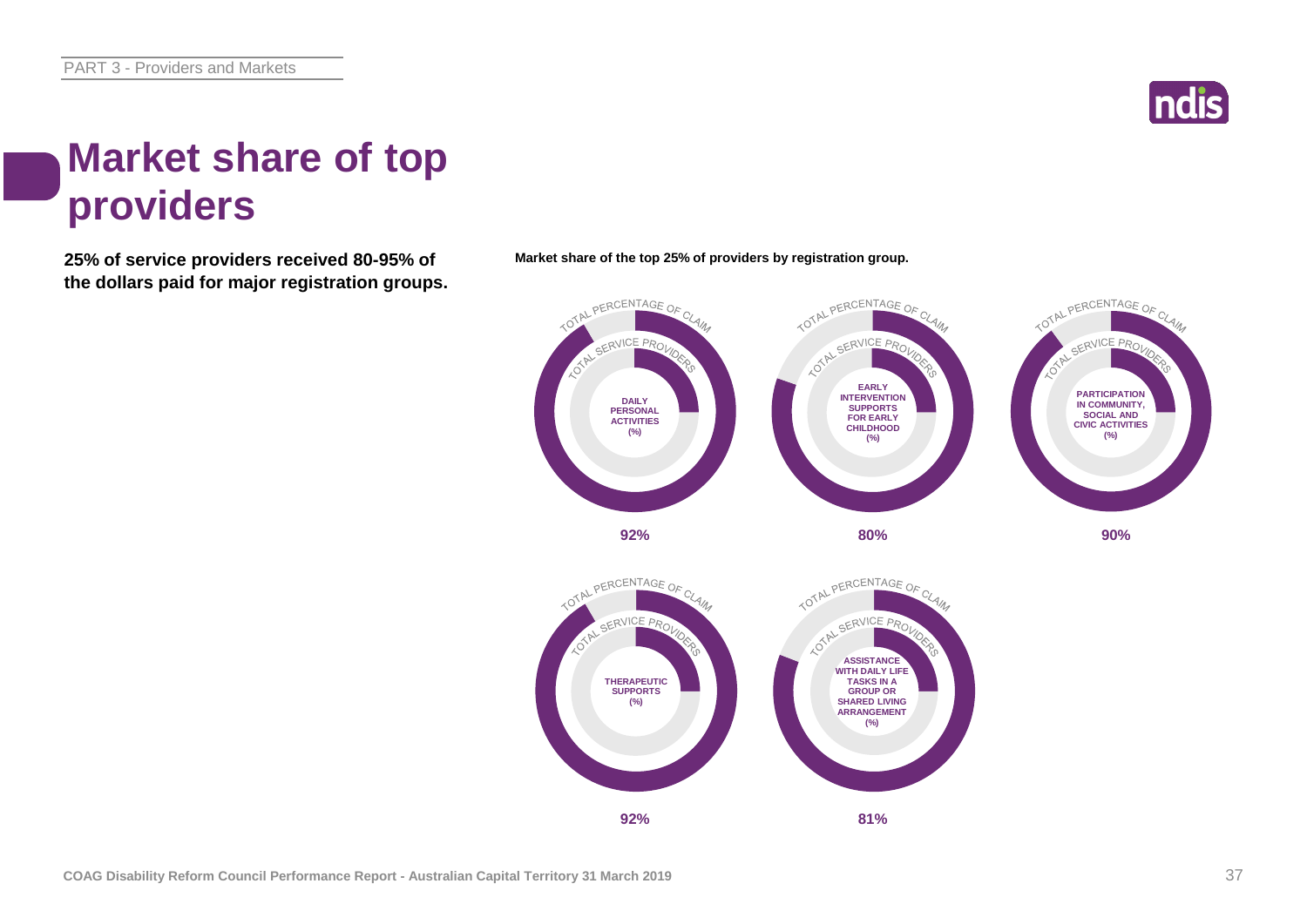## **Information, Linkages and Capacity Building**

Information, Linkages and Capacity Building was covered in the national version of the COAG Quarterly Performance Report.



**Australian Capital Territory - 31 March 2019**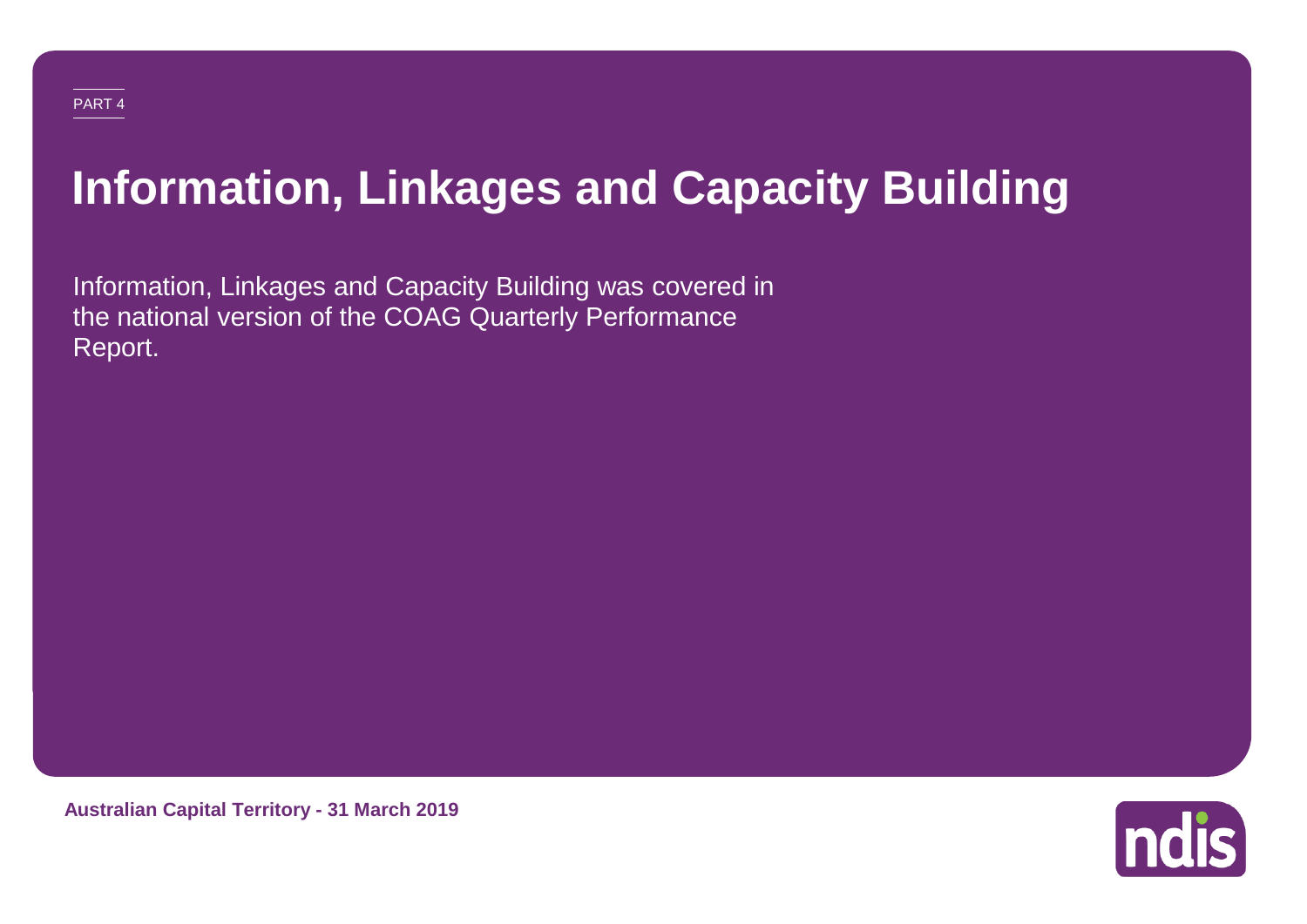#### PART 5

### **Mainstream Interface**

The proportion of participants entering in the current quarter and accessing mainstream services is higher compared to prior quarters.



**Australian Capital Territory - 31 March 2019**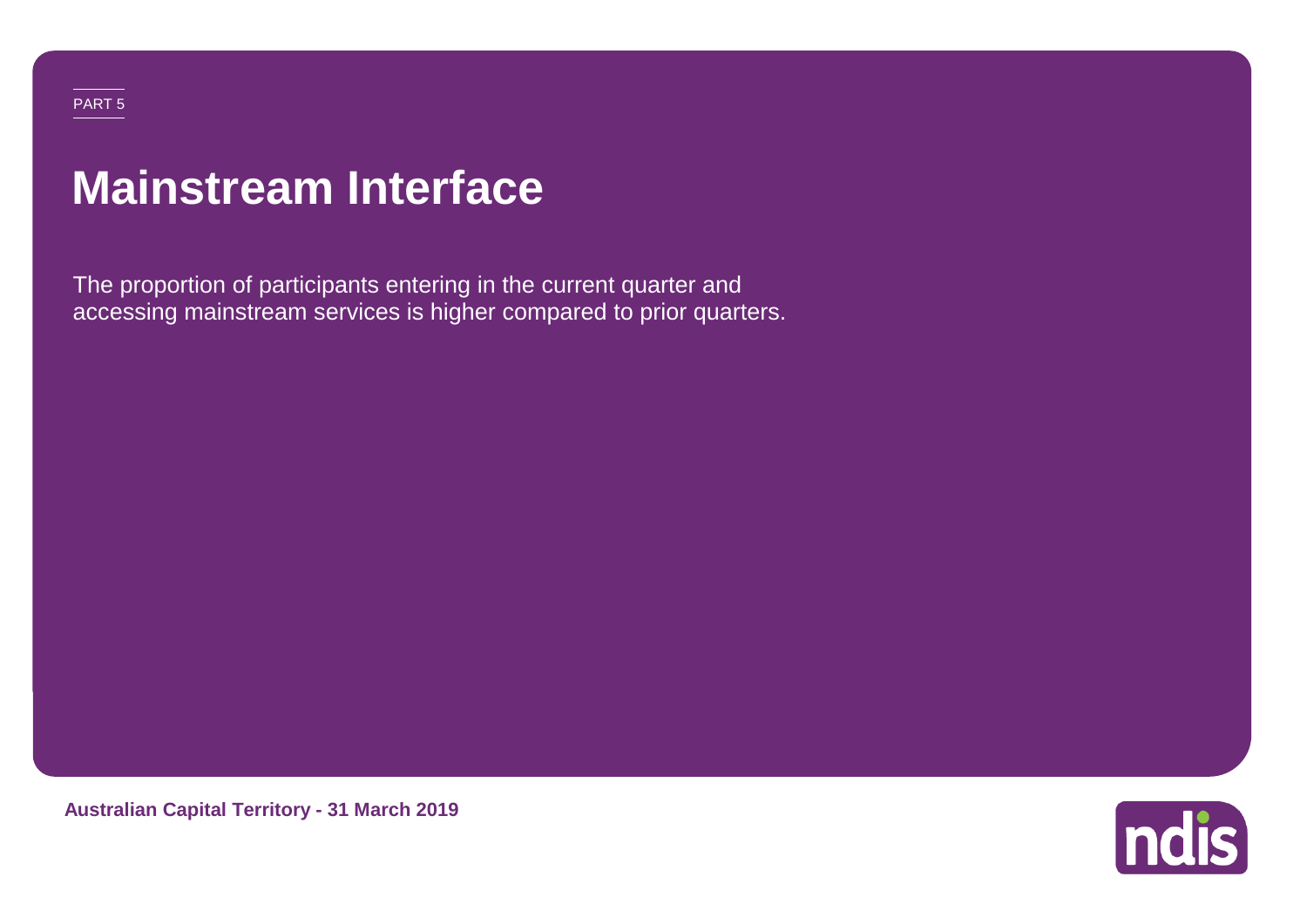

### **Mainstream Interface**

**Of the total number of active participants with a plan approved in 2018-19 Q3, 90% access mainstream services, an increase from prior quarters. Participants are accessing mainstream services predominantly for health and wellbeing, lifelong learning and daily activities.**